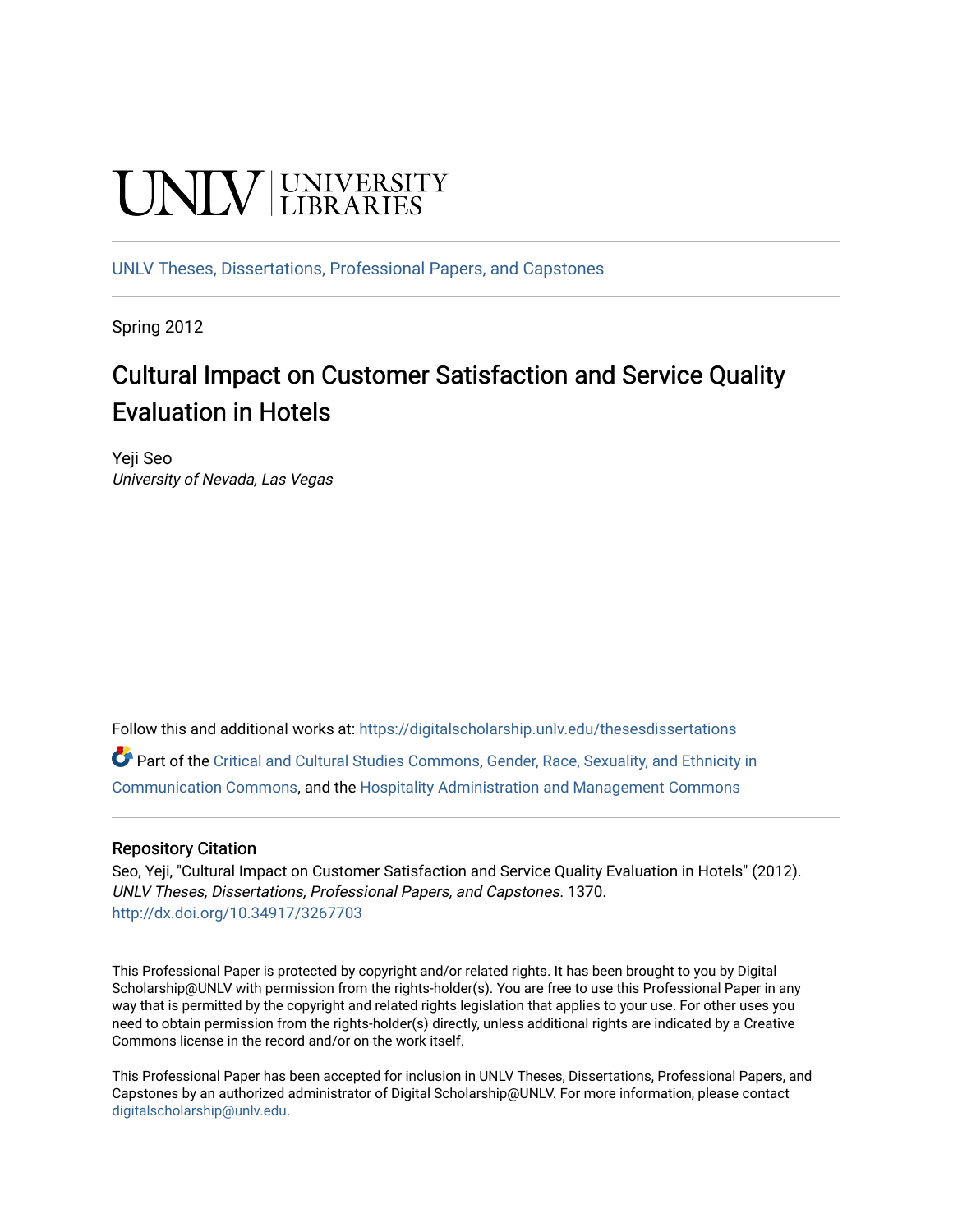Cultural Impact on Customer Satisfaction and Service Quality Evaluation in Hotels

By

Yeji Seo

Bachelor of Arts, French Pepperdine University 2007

# A professional paper submitted in partial fulfillment of the requirements for the

# Master of Science Hotel Administration William F. Harrah College of Hotel Administration

Graduate College University of Nevada, Las Vegas May 2012 Chair: Dr. Sarah Tanford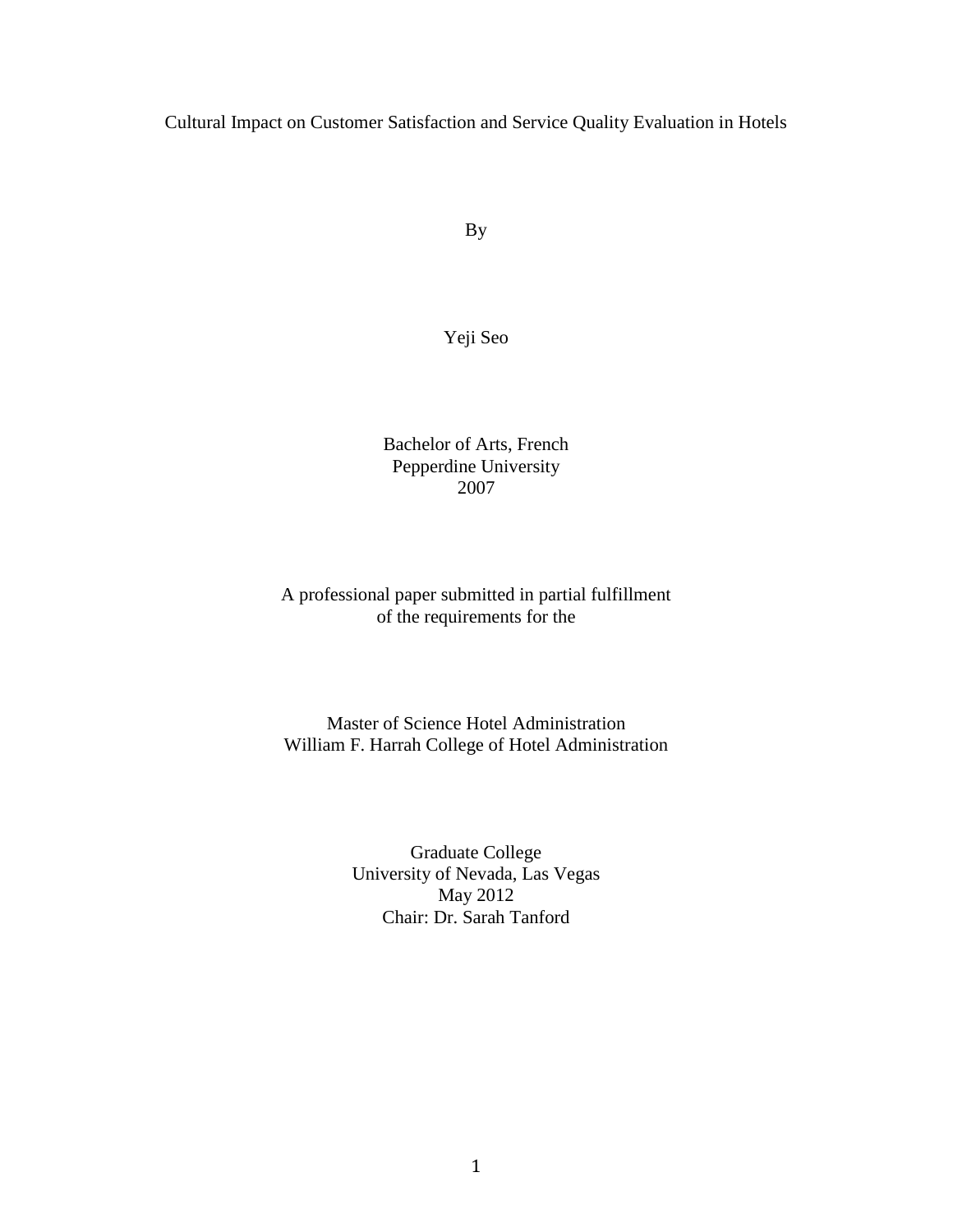#### **PART ONE**

# **Introduction**

In today's society, the general population understands that cultural backgrounds have a significant impact on how customers describe their service experiences at hotels. These cultural influences usually translate to different expectations causing discrepancies in the experiences they encounter. With globalization in full speed and people continually traveling abroad to and from different countries, the hotel industry faces many challenges in accommodating these different cultural influences.

Hotels in the United States not only provide their services to guests domestically, but also to those who come from abroad. With this diversity in customers comes many different perceptions and expectations of what constitutes good service. For this reason, it is essential for hotel businesses to understand the underlying differences among cultures. Better understanding of differences can help hotels integrate the different needs more effectively in their products and service offerings. As a result, it is possible to grant more globalized, custom services that would cater to their unique customers.

Hotels' practices often dismiss the importance of cultural background in their continual attempts to provide the best quality service based on their own understanding of service quality. Moreover, understanding a culture may seem irrelevant as the complexity of culture add to the difficulty of measuring the critical elements within providing quality service. These critical elements, identified through research done in the past, are already difficult to utilize effectively to accommodate guests from abroad.

The current understanding of service quality and service encounters in an international setting is mainly derived from a standardized definition of high quality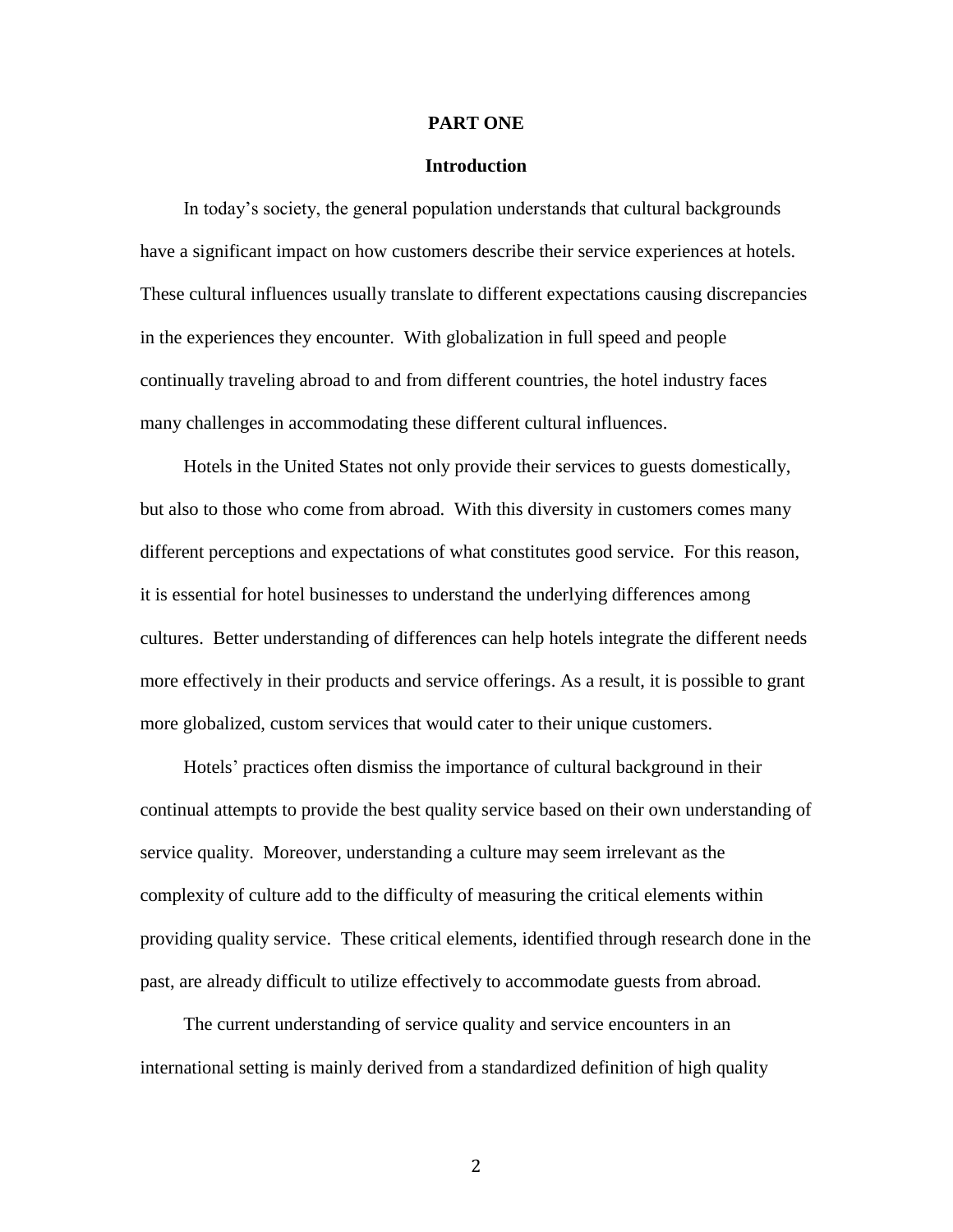service. However, this quality standard is no longer sufficient in satisfying the ever growing population of sophisticated travelers from abroad.

Compared to service quality, research on the customers' perceptions of satisfaction and how culture affects it remains highly unexplored (Winsted, 1997). With a close examination of different cultures through the research literature, a clearer understanding of the customers' perceptions of satisfaction and customized service for hotel customers may be achieved.

#### **Purpose**

The purpose of this paper is to identify how the cultural differences impact customer satisfaction and service quality evaluation in U.S. hotels.

# **Statement of Objective**

The objective of this paper is threefold. The first objective is to define customer satisfaction and what customer satisfaction means to people from different cultural backgrounds. The second objective is to evaluate past research on satisfaction and to develop a taxonomy based on the existing literature to introduce how to measure customers' satisfaction effectively in accordance with each culture. The third objective is to recommend what should be done by the hotel professionals in order to increase international guests' satisfaction.

### **Justification**

This research has implications for hotel operators due to increases in international travelling. Therefore, it is very imperative to understand different cultures and identify service areas that can be improved upon in order to satisfy guests from around the world. This paper may aid hoteliers in identifying what is the best way to measure cultural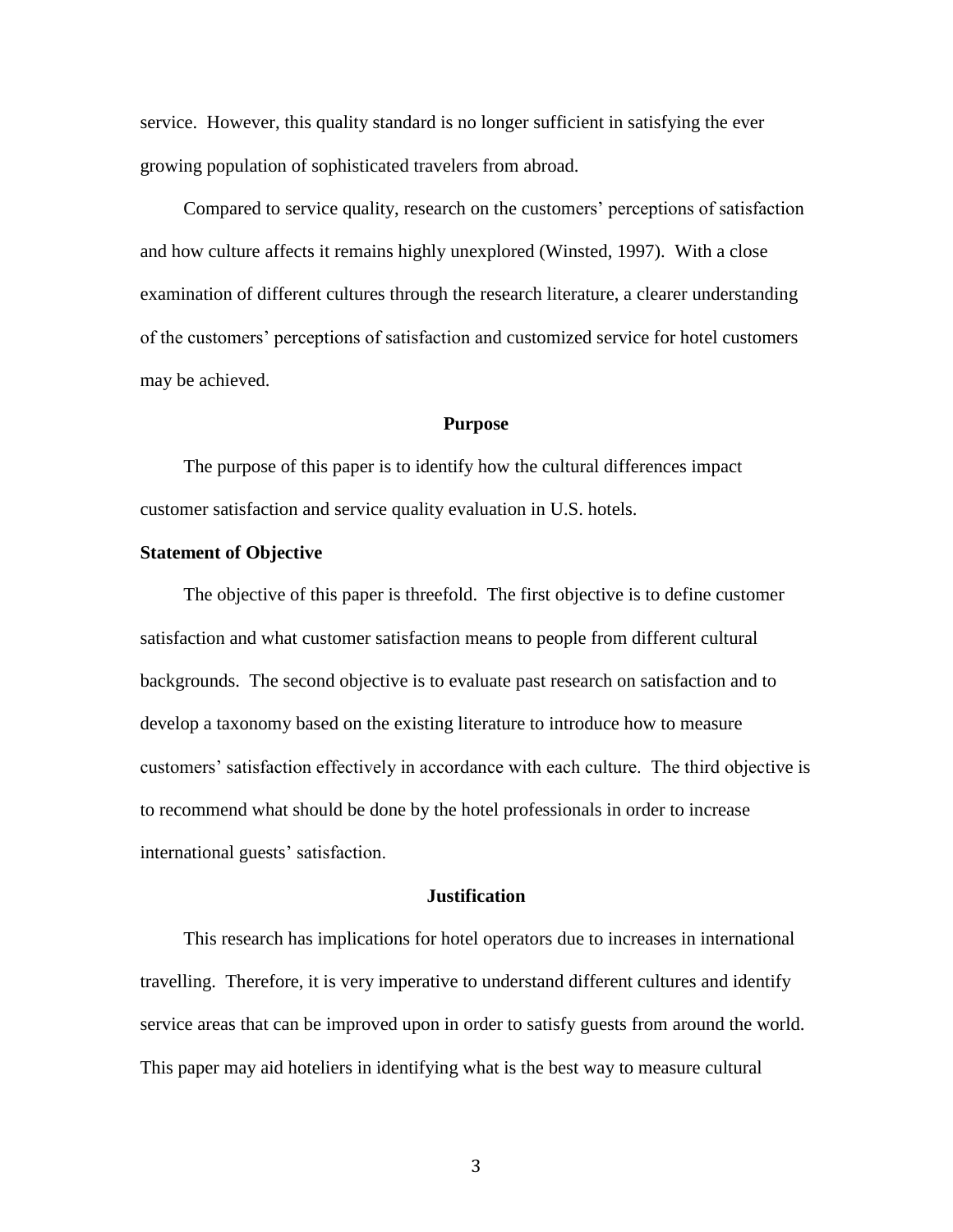attributes, which then will help prepare better services to the international travellers by understanding their culture more deeply. It also has implications for future researchers in the field to investigate how culture impacts customers' satisfaction, using cultures that are not investigated in this study.

There are ramifications of not investigating this field, which are:

- 1.The hoteliers in the U.S. will not be able to meet the international travellers' expectations of service without understanding their needs first.
- 2.The potential customer loyalty to the hotel may diminish due to the hotels' inefficient accommodations based on the cultural aspects of satisfaction.

# **Constraints**

There are a few self-inflicted constraints in this study. First, the study is limited due to the fact that cultures studied in the paper do not represent all the segments of cultures. Japanese, Chinese and the U.S. culture are included in the study to be investigated. Therefore, some important findings will not necessarily apply to the cultures that are not investigated.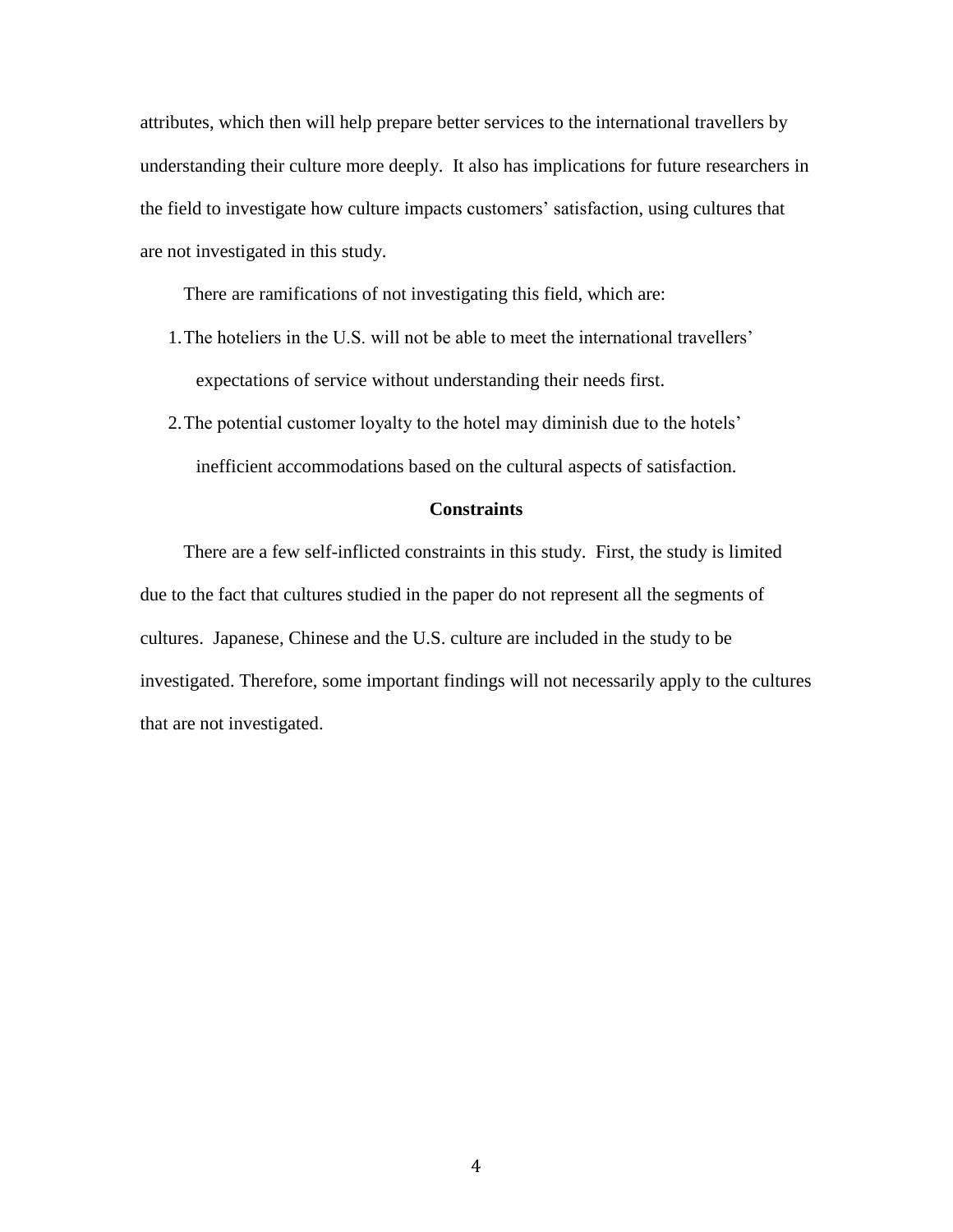#### **PART TWO**

# **Introduction**

Tourism is a rapidly growing industry worldwide, which is partially fueled by the continual globalization of businesses and nations. However, this newly perceived easy access across countries does not necessarily translate to an easy integration of difference in beliefs and culture. Culture has been highly ignored when it comes to achieving customer satisfaction. With the ever evolving population and customers becoming more sophisticated and demanding, service providers are falling behind in keeping up with the needs of their customers and retaining their high levels of satisfaction they once received. Thus, it is time to take a closer look into how culture impacts modern customers' satisfaction evaluation. Previous literature looked primarily at the customer satisfaction evaluation process; however, in order to cope with the rapidly changing tourism trend, it is important to pay attention to the effect of culture on customers' preferences. Limited research has been done in this area of interest, which explains what attributes are important in satisfaction from culture to culture. This understanding is vital to set a common understanding of customers' satisfaction based on the cultural backgrounds.

#### **Cultural Differences**

In order to remain competitive in a globalized hotel industry, it is critical to develop services that are able to satisfy a very diverse customer base. Culture is one of the most effective yet complicated elements that hotel operators need to understand in order to provide great services in accordance with the customers' needs (Ueltschy, Laroche, Eggert, & Bindl, 2007). Hofstede (1994) defined culture as the unique behaviors and attitudes of a certain group of people that help distinguish one group from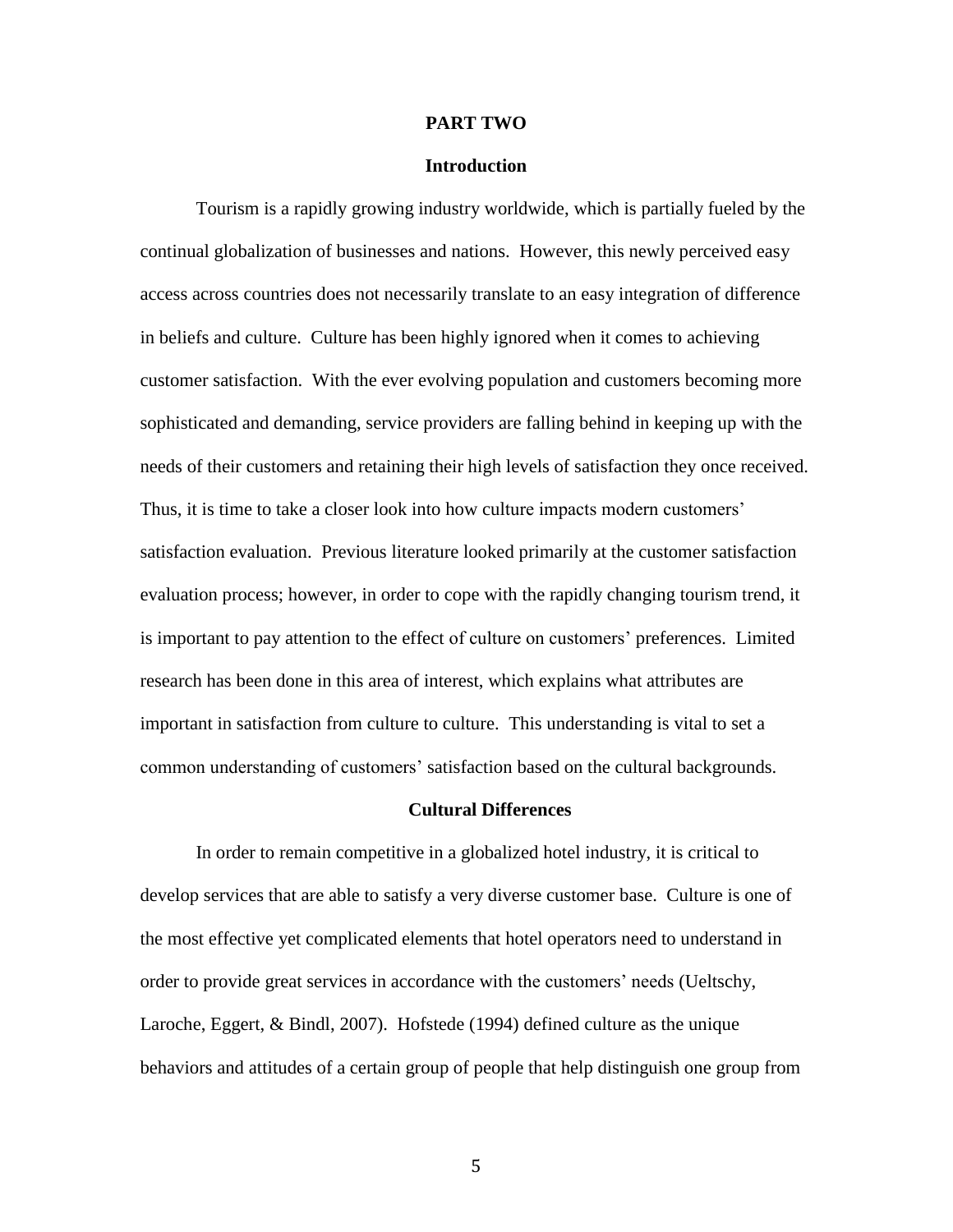another. The social normality of one culture is not the same in another culture. Ueltschy et al. (2007) stated that it is important for service providing companies such as hotels to realize that customer preferences are not identical all around the world. Therefore, it is important for service providers to identify the critical factors of customer preferences and incorporate these discoveries into the services they offer to satisfy their culturally diverse group of customers more effectively. Culture is deeply integrated into everyone's day-today lives and the decisions one makes are heavily influenced by the culture that one is brought up in. Moreover, culture not only influences behaviors of people, but also affects the rationalization process of the behavior (Patterson & Mattila, 2008). Therefore, the uniqueness of each culture influences the development of people's perception of service quality.

#### **Characteristics of Different Cultures**

As noted previously, culture has a strong impact on customers' expectation and evaluation of service quality. Customers from different cultural backgrounds are accustomed to their standards of service quality; therefore, it is imperative to look at the service cultures in each country and from which hotel operators can determine what guests from each culture expects from their services. Investigating each culture in detail helps hoteliers with the application of culture in their customizable service designs.

#### **Japan**

Japan is famous for its great customer services. Winsted (1999) has identified aspects of service Japanese people consider the most important and they are: promptness, formality, and friendliness. Japanese service philosophy entails four major aspects. First, due to Japan's economic factor such as high cost of living, it is inevitable for Japanese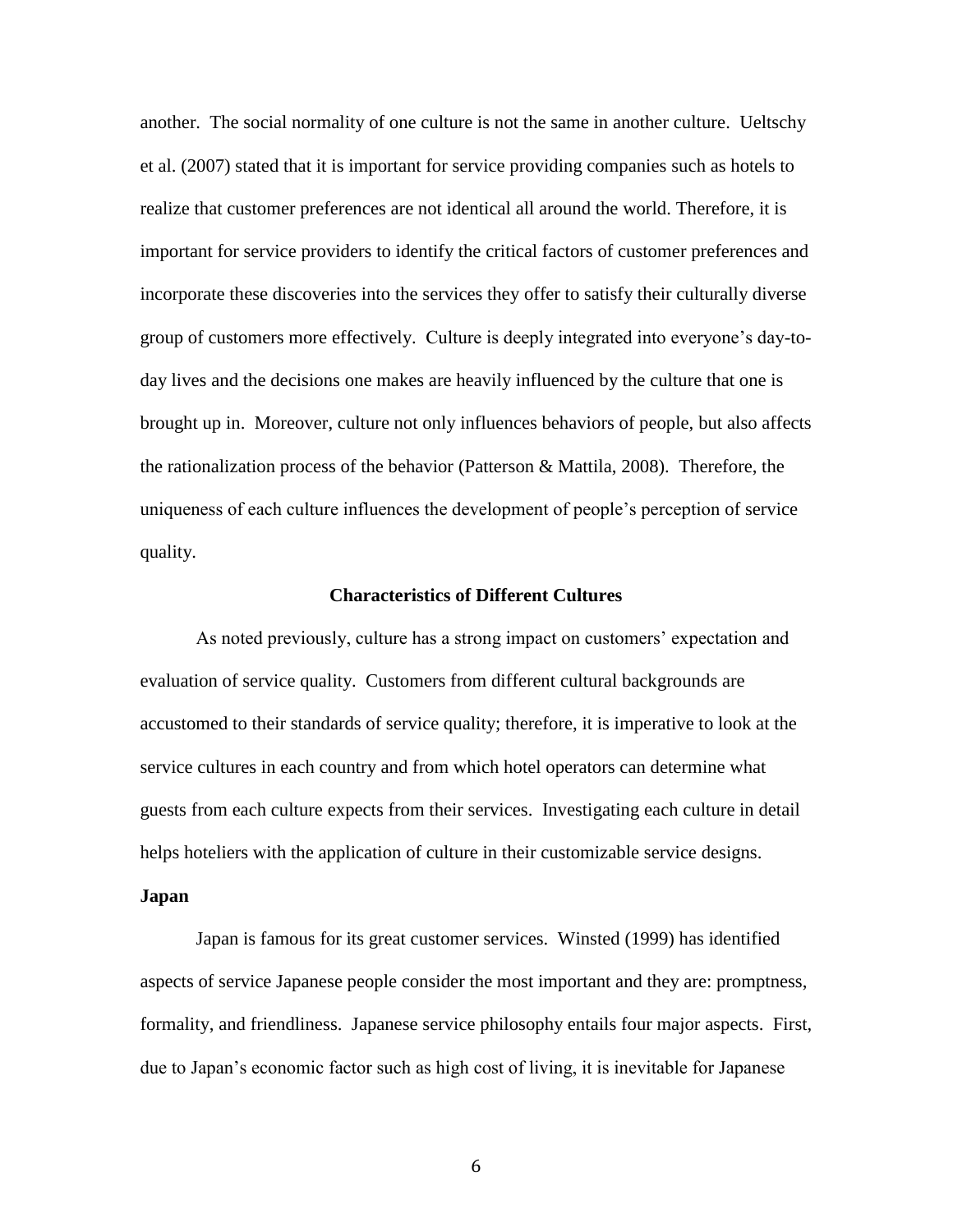people to pay higher prices for goods. Therefore, they believe that intangibles such as service should be free. Hence, there is no tipping culture in Japan and service providers to not expect to get tipped for doing their job as service providers (Johansson, 1990).

Second, while many believe that customers are always right, Japanese service providers believe that the customers are not always right. Although they are not always right, Japanese people believe that the customer is king (Foit, 1995). Thus, Japanese customers are provided services with respect, patience, and friendliness.

Third, empathy plays an important role in Japanese service providers' point of view on customer complaints. According to Johansson (1990), Japanese service providers view complaints as opportunities. Once a customer expresses dissatisfaction with the service provided, service providers do everything possible to figure out the source of dissatisfaction on behalf of customers and try their best to correct the mistakes.

Lastly, Hofstede's power distance theory explains Japanese people's belief of inequality between service providers and customers. Service providers in Japan believe that customers are doing them a favor by coming into their businesses and purchasing from them. Therefore, the acceptance of inequality in status helps the service providers to treat customers with respect and strong empathy.

# **China**

China's current economic success had brought Chinese people with freedom to travel and interact in international settings. The Chinese people are considered as global travellers now that China is an economic superpower. However, despite this new classification, they continue to retain their culture and traditions wherever they go. Their cultural beliefs are deeply rooted within the way they live.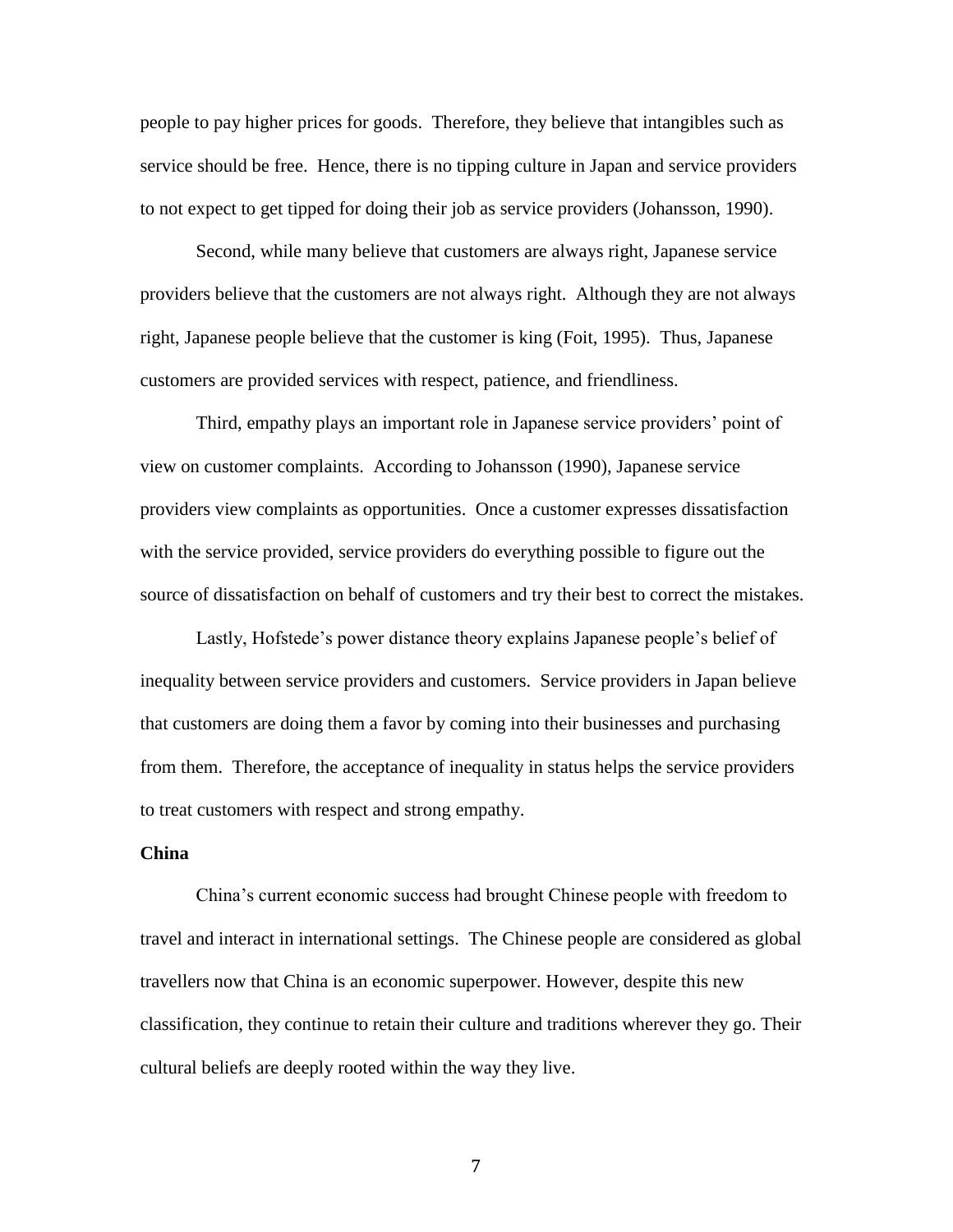**Superstition.** Chinese people tend to be superstitious about placement of objects (*Feng-Shui*) and numbers (numerical homonyms). Literal meaning of Feng-Shui is wind and water. Chinese people believe that it is important to create harmony between the nature and people's living arrangements (Tsang, 2004). According to Tsang (2004), Chinese people believe that the position of buildings such as which direction they face and the placements of furniture and windows are among the most important factors because they believe that these aspects will determine their luck and fortune. Numerical homonyms exists in Western cultures as well; however, Chinese people, including many other Asian cultures, believe that number four is bad due to the fact that the pronunciation of four in Chinese is similar to the pronunciation of the character representing death (*si*). These beliefs in superstition affect Chinese people's day-to-day life decisions.

**Communication style.** According to Gao & Ting-Toomey (1998), there are five distinctive characteristics of Chinese communication style: implicit communication (*hanxu*), listening-centered (*tinghua*), polite communication (*keqi*), insidercommunication (*zijiren*), and face-directed communication (*mianzi*). First, the literal meaning of "*hanxu*" is to reserve and to save. Using Hall's classification, Chinese communication style is categorized as high contextual culture. In high context culture and to be "*hanxu*", implicit messages are to be inferred based on context and it is a receiver's responsibility to read between the lines and extract the actual meaning of conversations (Fang & Faure, 2010). Second, "*keqi*" is embedded in Chinese people's everyday lives. It means being polite and courteous. The ritual of "*keqi*" not only is prevalent in communication, but it also embodies values of humbleness and modesty (Gao & Ting-Toomey, 1998). Lastly, insider-communication (*zijiren*) is important for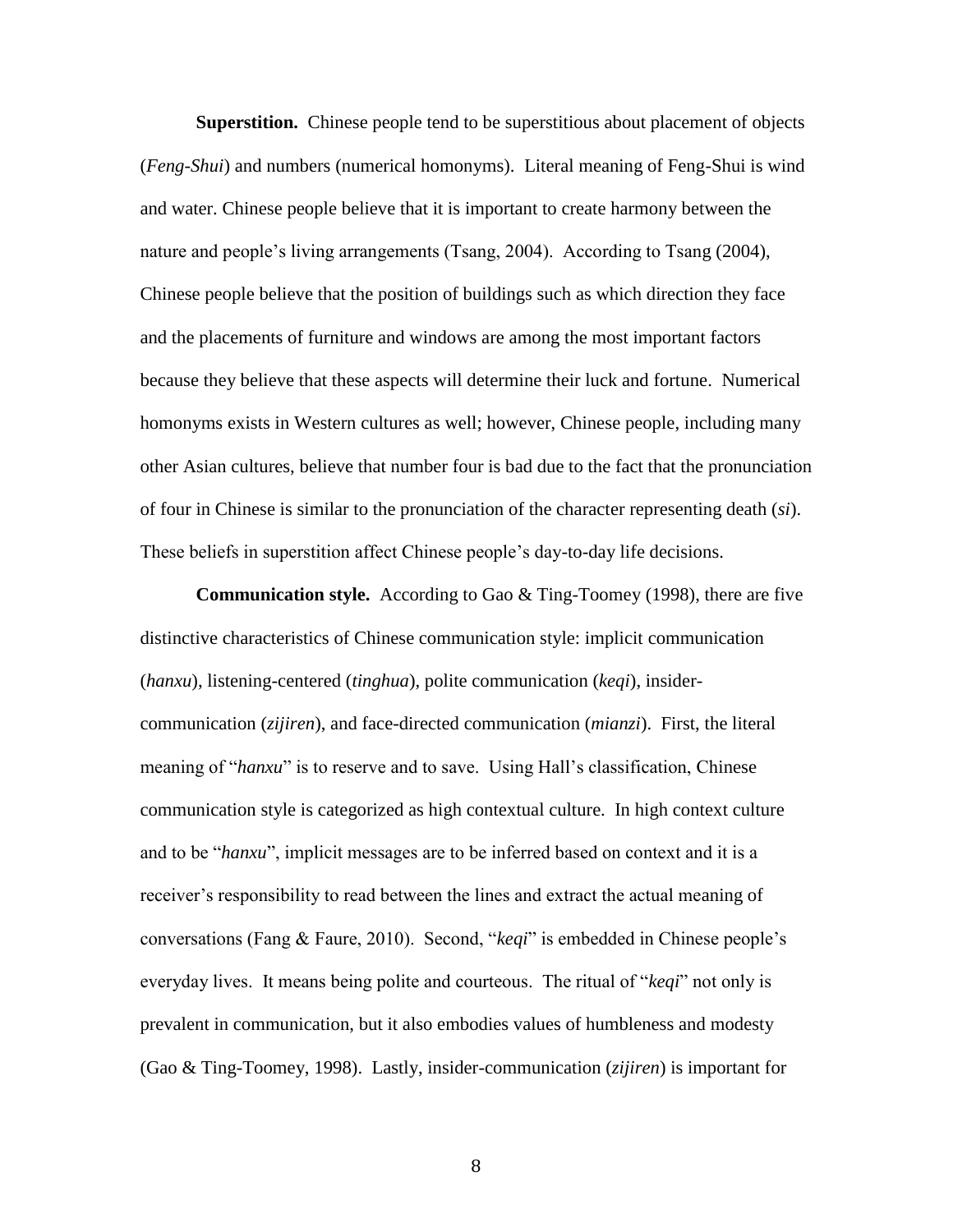Chinese people. "*Zijiren*" means insiders or people they know. Chinese people tend to communicate better and more involved in the conversations with the people they know; however, they rarely engage in conversations with people they do not know.

# **United States**

The culture of the United States is one of the examples of low contextual culture and the classification was made based on the communication style (Hall, 1976). In low context cultures, meanings of the messages derive from the words used in conversations and the messages are more direct and very much business oriented. People in low context cultures believe that everyone needs to be treated equally, which also can be described as having low power distance. In comparison to the Asian cultures, the culture value system in the United States emphasizes on individualism, individual assertiveness, informality, and amicability. These values are incorporated in the nature of service providers (Naumann, 2009).

Winsted (1997) identified dimensions that influence customers' evaluation process of service encounters. The respondents from the United States were asked to identify aspects that are the most relevant when evaluating their service encounters and they mentioned personalization as an important aspect. Personalization includes recognition of customers' names and customization of service according to their needs. The Americans also valued authenticity of service as another important factor.

In the United States, service quality is often measured by how much tip is received from the customers. According to Bodvarsson  $\&$  Gibson (1994), the tipping culture exists because it is the most efficient method in evaluating services due to the intangibility characteristic of service. In the United States, tipping became socially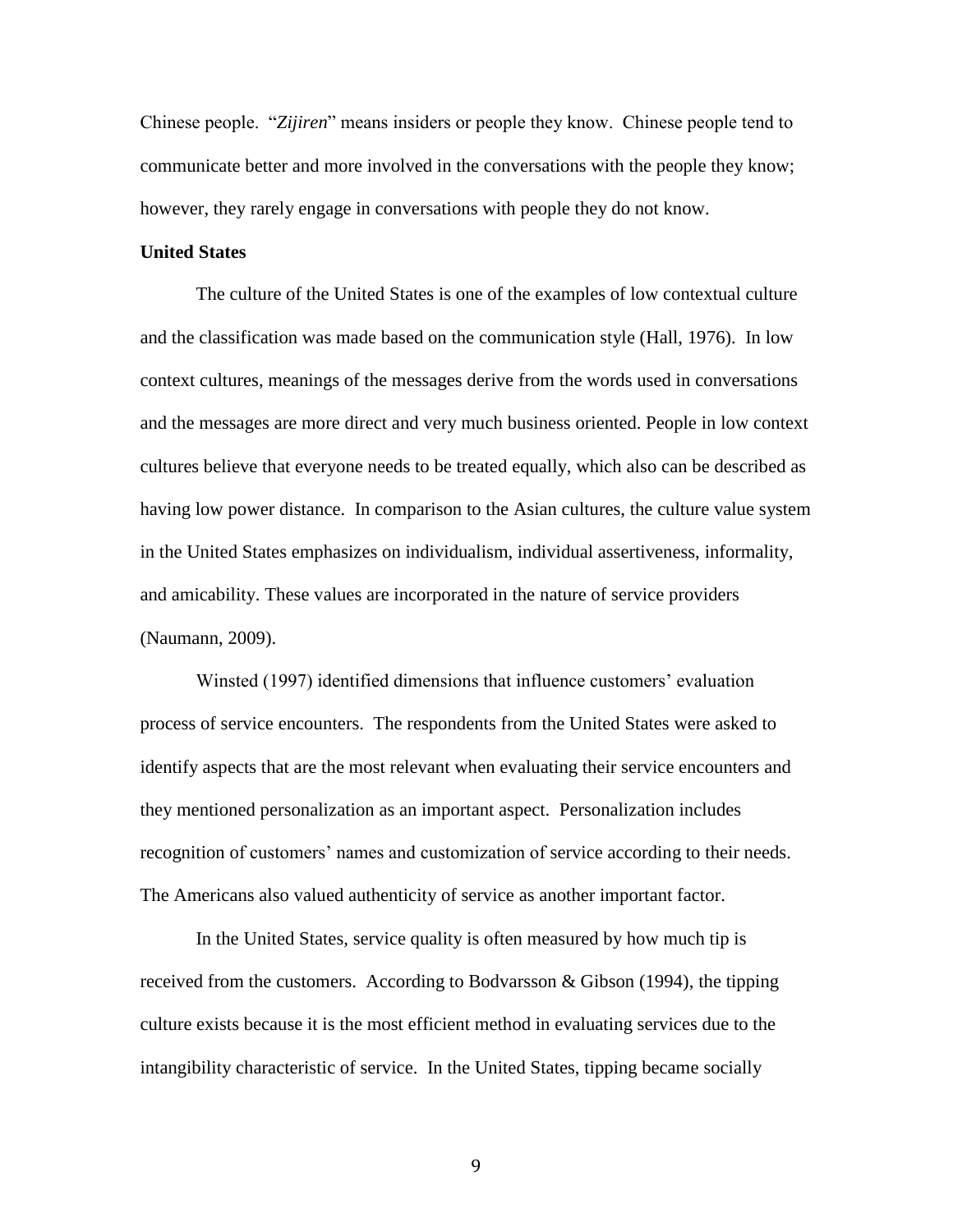pressured culture and the most common way of measuring customer satisfaction and service quality (Lynn, 2000).

# **Cultural Theories**

There has been much effort devoted to identify the cultural differences in order to better understand impact of culture on one's behavior, perceptions, norms, expectations, and beliefs. Many cultural theories exist; however, two most relevant cultural theories are chosen and they are: Hall's classification of cultures (1976) and Hofstede's cultural dimensions (2001).

# **High Context versus Low Context Culture**

The United States and Japan are often used as prime examples for cultural differences due to their similarities in terms of national economy with extreme differences in cultural values. Hall (1976) identified cultural difference spectrum ranging from low context to high context. The United States and Japan are used most frequently in explaining the concept and Barnlund (1975) defined the relationship between the two nations as polar extremes. He identified Japan as a high context country and the United States as a low context country. These classifications were made based on each country's communication styles. For example, in a low context country such as the United States, the meaning comes directly from the vocabularies used in conversations and people tend to express themselves and be more business oriented. In high context cultures, facial expressions and the settings of the conversation highly influence the meaning of what is being said. Therefore, people tend to choose the words more carefully and often real meaning is left unsaid, but left to be inferred (Ueltschy et al., 2007).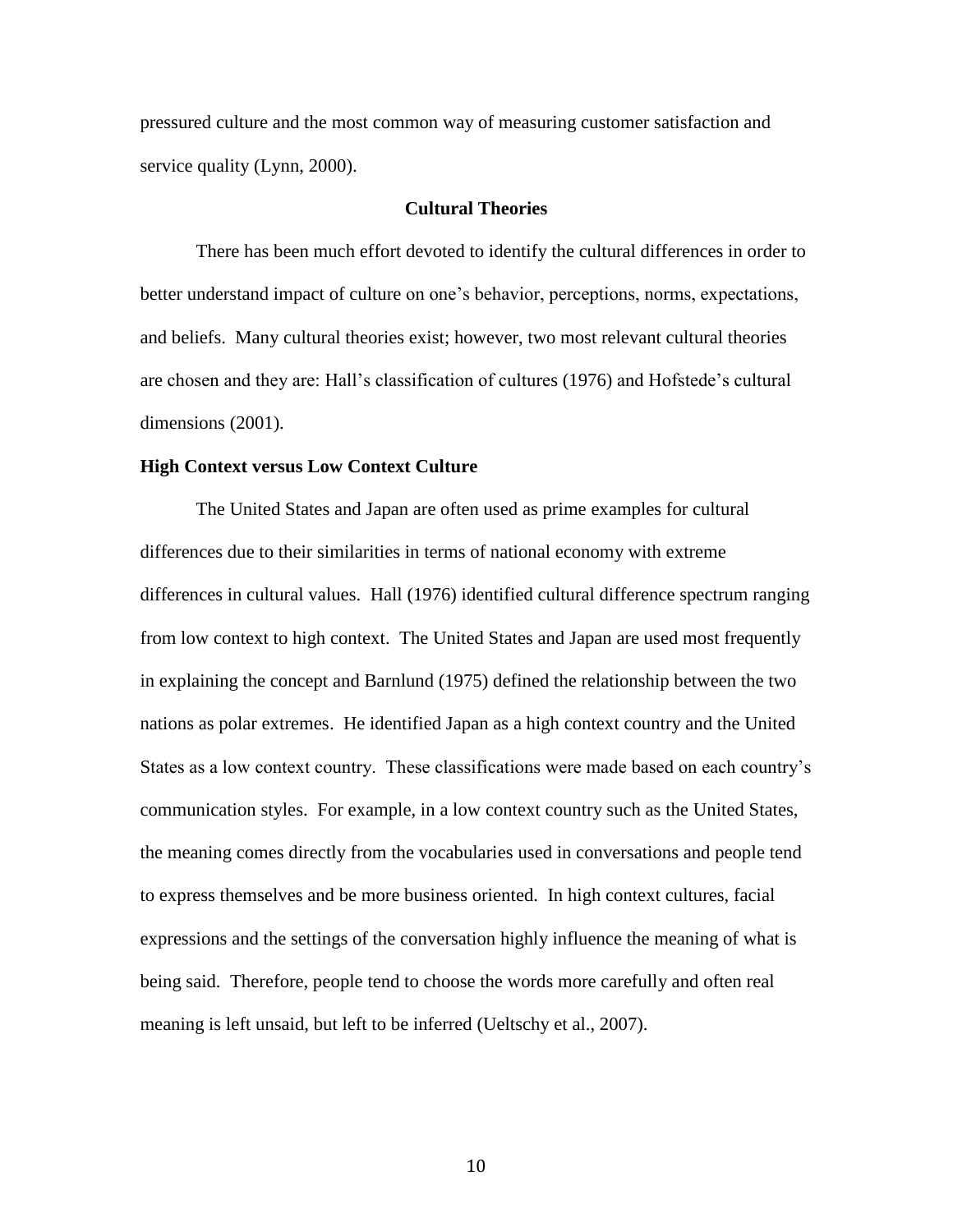Cross-cultural studies using the high context and low context concept have been used to study consumers' attitudes toward telemarketing using the United States and Japan (Taylor, Franke, & Maynard, 2000). The results of this study also confirmed that each culture had an effect on consumers' perception of telemarketing and once again proved that it is important to consider the cultural aspects before providing services. Also, the results of the studies demonstrate that the differences between high context and low context cultures are expected to be important prognosticators of how customers evaluate service quality and service encounters.

# **The Hofstede Model**

The Hofstede model of national culture (Hoftede, 2001) is an extremely valuable framework that helps distinguish one country from another based on five categories and they are: power distance, collectivism/individualism, masculinity/femininity, uncertainty avoidance, and long/short-term orientation. A total of seventy-six countries were studied and each culture was positioned on a scale based on the categories.

**Power distance**. The power distance dimension refers to the degree of acceptance of existing inequality among people with and without power. For example, in large power distance cultures, people tend to accept the fact that inequality exists and that each member in the society has his/her rightful position in the hierarchy. Countries in the Middle East such as Saudi Arabia and Kuwait fall in the category of large power distance culture (O'Regan & Alturkman, 2010). Conversely, countries such as Canada, the United States, Germany and many other Western nations are examples of small power distance cultures. People from these cultures are often less accepting of the status differences and expect equal opportunities and treatments.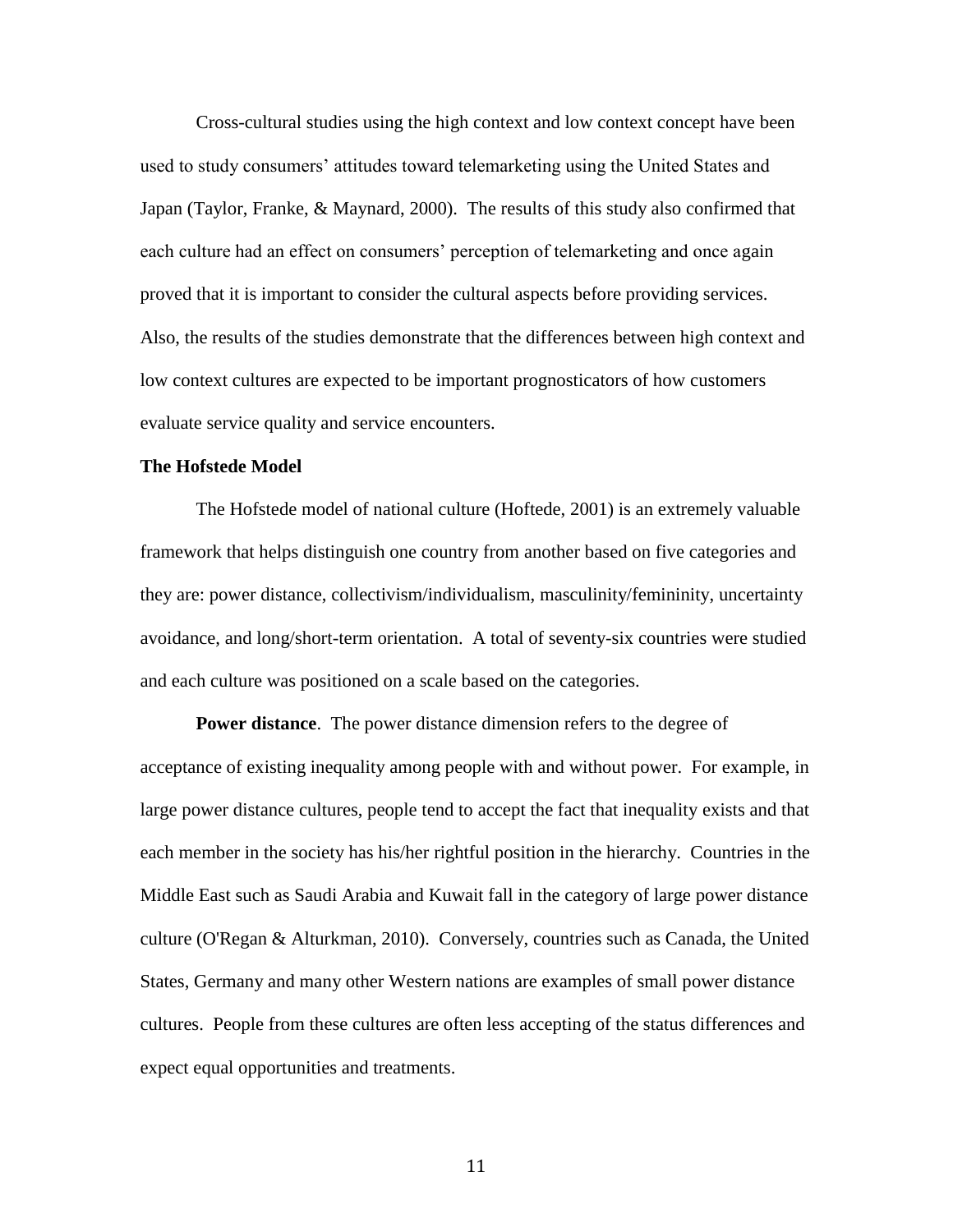**Collectivism/individualism**. Collectivism and individualism is another category in the Hofstede model. According to Kanousi (2005), individualism refers to cultures with loose ties between individuals of the society and everyone is expected to focus and look after oneself only and its immediate family. Collectivism, on the other hand, refers to cultures in which harmony amongst members of the society is important. The cohesive groups that are formed last throughout people's lifetime and the groups provide protection in exchange of loyalty. The United States is a great example of a culture that emphasizes on the importance of individualism, whereas, Japan, China, and Korea are used as examples of collectivist society.

**Masculinity/femininity**. According to Hofstede (2001), masculinity and femininity refer to the gender dominance pattern in both traditional and modern societies. In masculine societies, male dominance is prevalent and the society values male assertiveness. Females in high masculine society are expected to be nurturing and sex roles are definitely divided. On the contrary, in feminine societies, female nurturance is valued; however, male nurturance is accepted. Moreover, sex roles in society are believed to be fluid and the differences in roles does not necessarily equal differences in power. Quality of life and interdependence is idyllic.

**Uncertainty avoidance**. Uncertainty avoidance refers to how members of the society react to and tolerate uncertainties and ambiguities in day-to-day lives (Hofstede, 2001). According to the Uncertainty Avoidance Index (UAI), people from high uncertainty avoidance culture tend to have higher anxiety and stress. Members in these societies need strong need for written rules and regulations. On the other hand, in the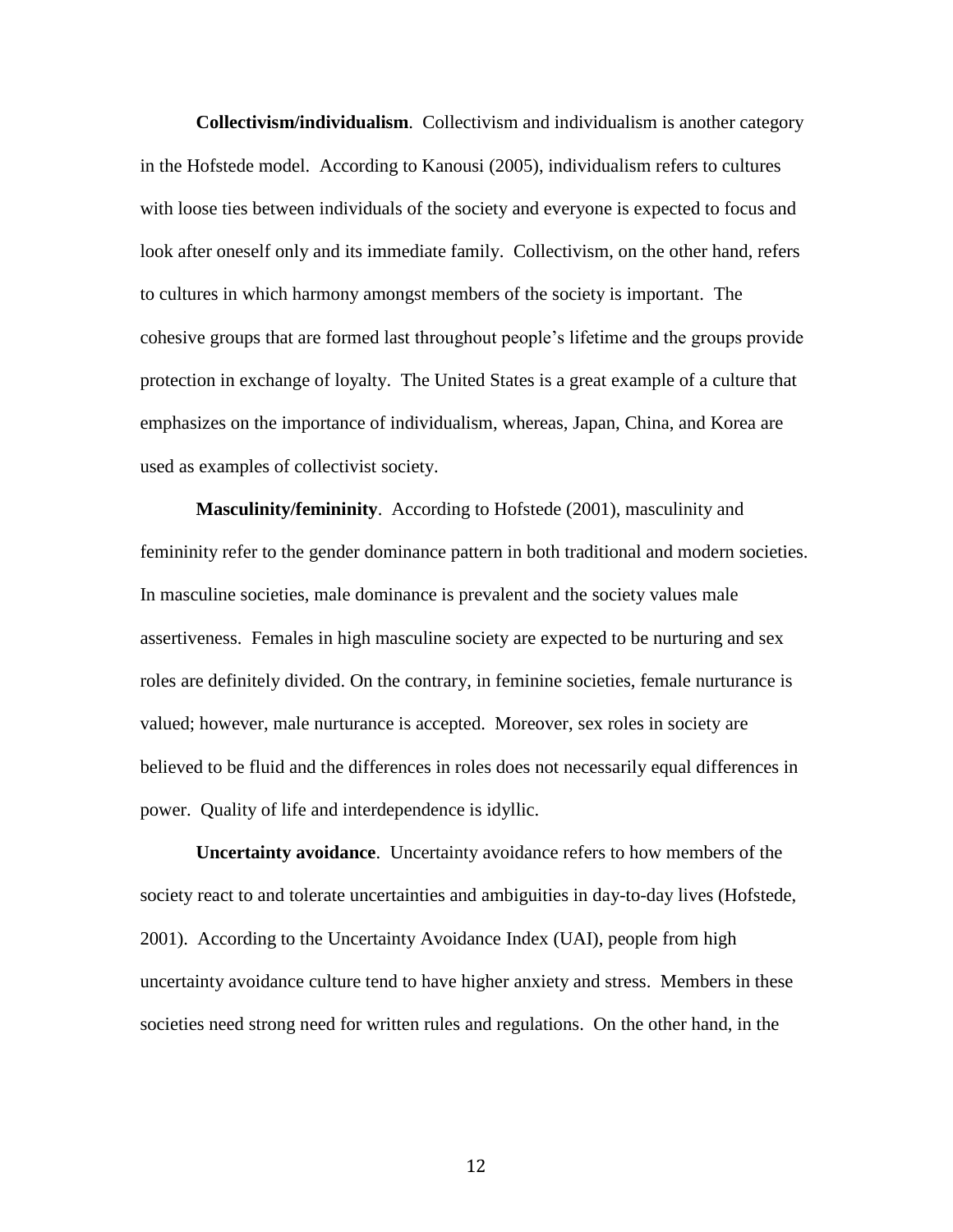cultures with low uncertainty avoidance level, people tend to show fewer emotions and they are more willing to take risks (Hofstede, 1983).

**Long/short-term orientation**. Long-term and short-term orientation dimension is also known as the " Confucian dynamic" and the dimension originated from the study of cultural values (Kanousi, 2005). This particular dimensions explains the differences between the Eastern and the Western culture. Some of the values that describe long-term oriented culture are having sense of shame and perseverance. Some of the values that describe short-term oriented culture are personal stability oriented and exchange of greetings (Hofstede & De Mooji, 2010).

# **Customer Satisfaction**

Customer satisfaction is an important aspect in service quality measurement. Service providers' ultimate goal is to maximize customer satisfaction. This comes from the strong belief that high customer satisfaction level leads to high business performance (Morgan, Anderson, & Mittal, 2005). Through a review of literature, it is found that customers' previous experience of satisfaction and dissatisfaction is crucial because of its effect on the expectations of one's next purchase decision (Sanchez-Gutierrez, J., Gonzalez-Uribe, E. G., & Coton, S. G. H., 2011). Customers that experienced positive service encounters are less likely to switch to other service providers and they are more likely to refer the service to their friends.

Customer satisfaction is defined as the customers' evaluation of the service encounter based on their expectation and actual performance (Tse & Wilton, 1988). According to Ueltschy et al. (2007), different customers express different levels of satisfaction for the same or similar service encounters due to the fact that customer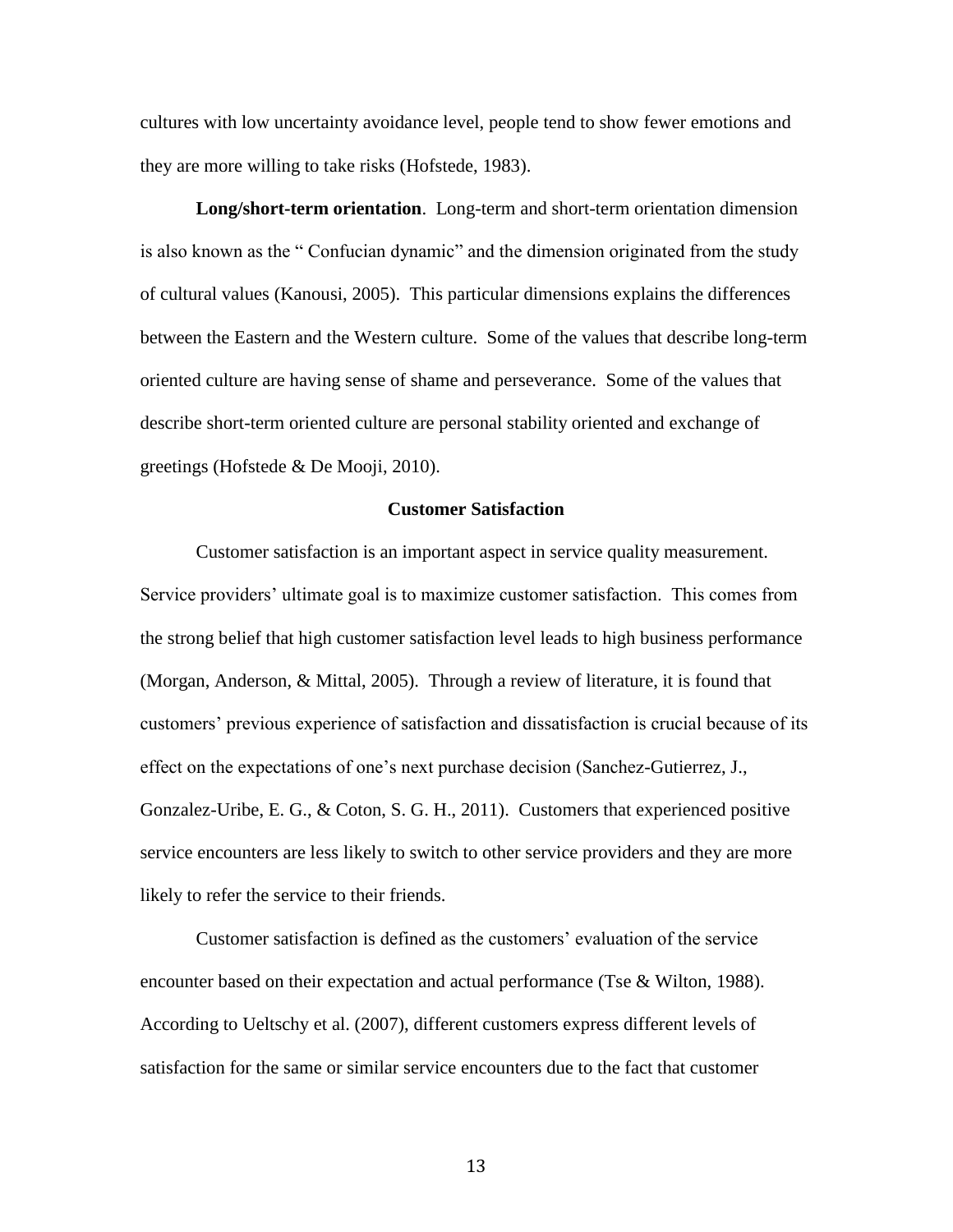satisfaction is evaluated based on individual's perceptions such as culture and past experience. Therefore, it is important to identify the attributes of hotels that customers deem most important in order to maximize customer satisfaction and to improve service quality.

In order to better understand the attributes of hotels that customers believe are most important, a variety of research has been devoted to identifying the determinants of satisfaction. Table 1 shows the summary of literature that investigated customer satisfaction of hotel guests in different settings. Studies included in Table 1 were conducted in many different cultural settings and the results found possess some similarities and differences based on the target respondents. The most recurring satisfaction attributes were room related aspects such as cleanliness of rooms and excellent performance by housekeeping department (Prayukvong, Sophon, Hongpukdee, & Charapas, 2007; Kim, Kim, & Way, 2009; and Mohsin, Hussain, & Khan, 2011). Employee performance factor is another key attribute that is important for guests when evaluating satisfaction (Sim, Mak, & Jones, 2006; Skogland & Sun, 2004; and Kuo, 2007).

# **Satisfaction Attributes**

Through review of literature, it was found that many studies were conducted on customer satisfaction using attributes of hotel. By using attributes of hotel, it is possible to find out which attribute is most vital in achieving maximum customer satisfaction. In Markovic et al. (2010)'s study, four attributes were studied: reception department, food and beverage department, housekeeping department, and price. This study measured customer satisfaction level of each category. The reception department yielded the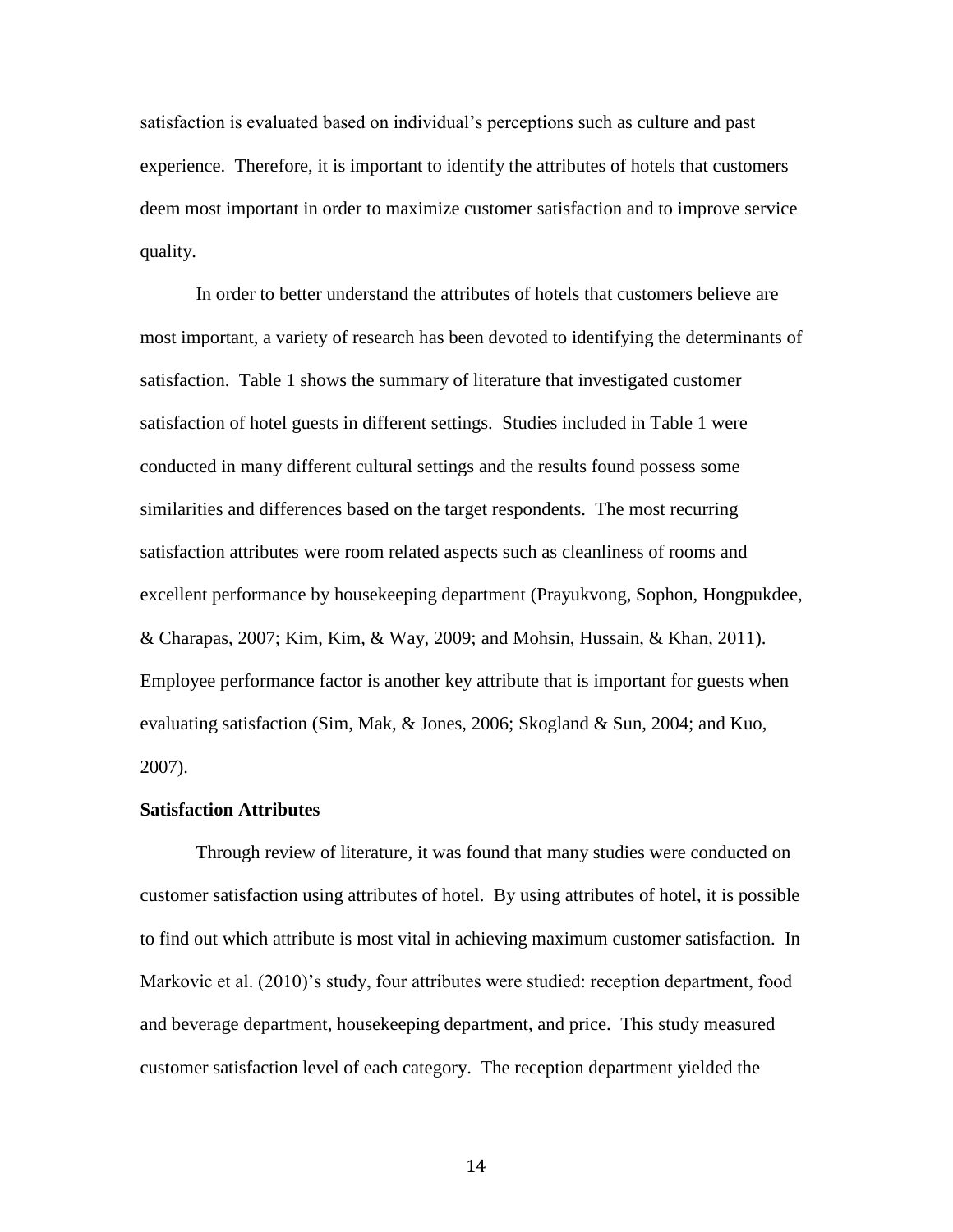highest importance of all, whereas, price of hotel rooms did not show statistically significant value. The authors also investigated the impact of country of residence on customer satisfaction. The study did not investigate country by country, but it regrouped respondents by continents: Europeans, Asians, and North Americans. It is found in the study that country of residence and level of education significantly influenced customer satisfaction.

According to Kuo (2007), due to the close interaction between hotel employees and customers, service attitude of the employees plays a critical role in maximizing customer satisfaction. In Kuo's study, the following dimensions of service attitude were investigated: problem solving, empathetic feeling, enthusiastic service, and friendliness. The study was chosen because it focused on the three cultures that this paper is investigating. The study concluded that the employees' ability to solve problems efficiently and accurately is the most important factor in maintaining customer satisfaction level. Furthermore, the results indicated that there were significant differences in customer satisfaction regarding employee service attitude amongst American, Japanese, and Taiwanese customers. First, American travelers pointed out that service attitude elements such as employees' ability to solve problems accurately and effectively and offering appropriate service are the most important. Additionally, American customers had the least rigid requirements for service attitude. Second, Japanese travelers emphasize employees keeping alert to all possible problems and incidents. They also emphasize the importance of employee ability to solve problem efficiently, accurately, and quickly. Japanese people have the most rigid requirements for service attitude among three cultures. Third, Taiwanese travelers consider employees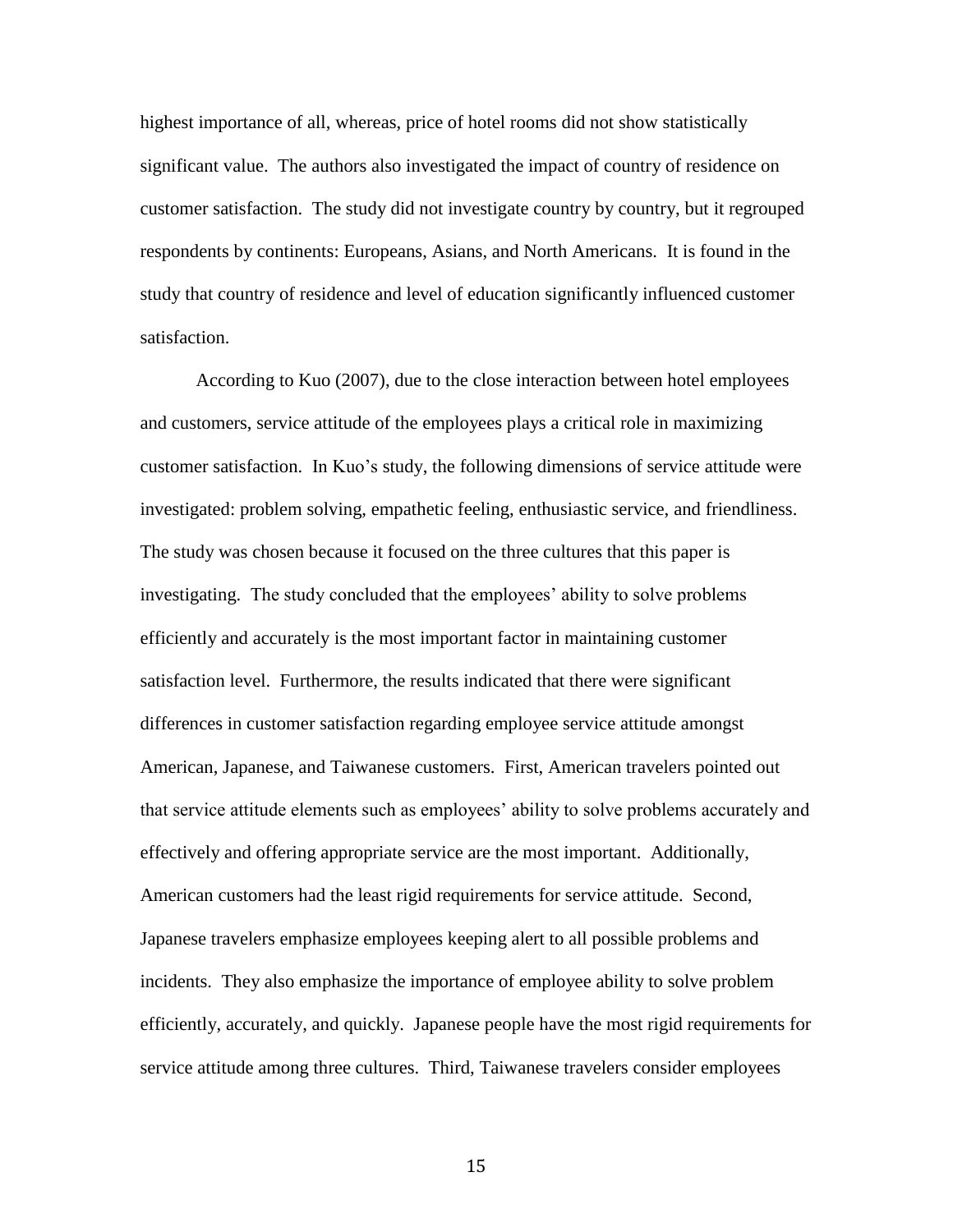making an effort to solve problems quickly, employees paying as much attention as possible to customers, and employee politeness regardless of customers' attire as the most important elements.

In Ryan & Huimin (2005)'s study, the authors investigated Chinese and international tourists' perception of hotels in China. The authors did not specify any impact of cultural value on their results, but the results of the study are important because the respondents of the study includes Chinese guests and other international guests' perceptions of hotels in China. In the study, it was found that cleanliness of guest rooms is the most important satisfaction attribute. Other attributes related to guest rooms followed the importance rating such as having a comfortable mattress and pillow, cleanliness of bathroom, security of the room, and quietness. The effects of hotel starratings on guests' satisfaction evaluation revealed that cleanliness of guest rooms was the most important attribute for guests regardless of hotel start-ratings.

The two studies conducted in the United States showed some similarities. According to Gagnon & Roh (2007), respondents of the study were generally happy with their stays. They chose customization of service as the most important aspect that has the biggest impact on customer satisfaction evaluation. Reliability also was an important attribute, but employees' ability to adapt and customize service was the most important. The authors also found that customization and reliability are closely related; however, customers are able to distinguish between the two attributes. Another study done in the United States by Skogland & Siguaw (2004) used thirteen items to measure customer satisfaction and the results pointed out that hotel employee factors are the most important when hotel guests evaluate satisfaction. The similarity between the two studies done in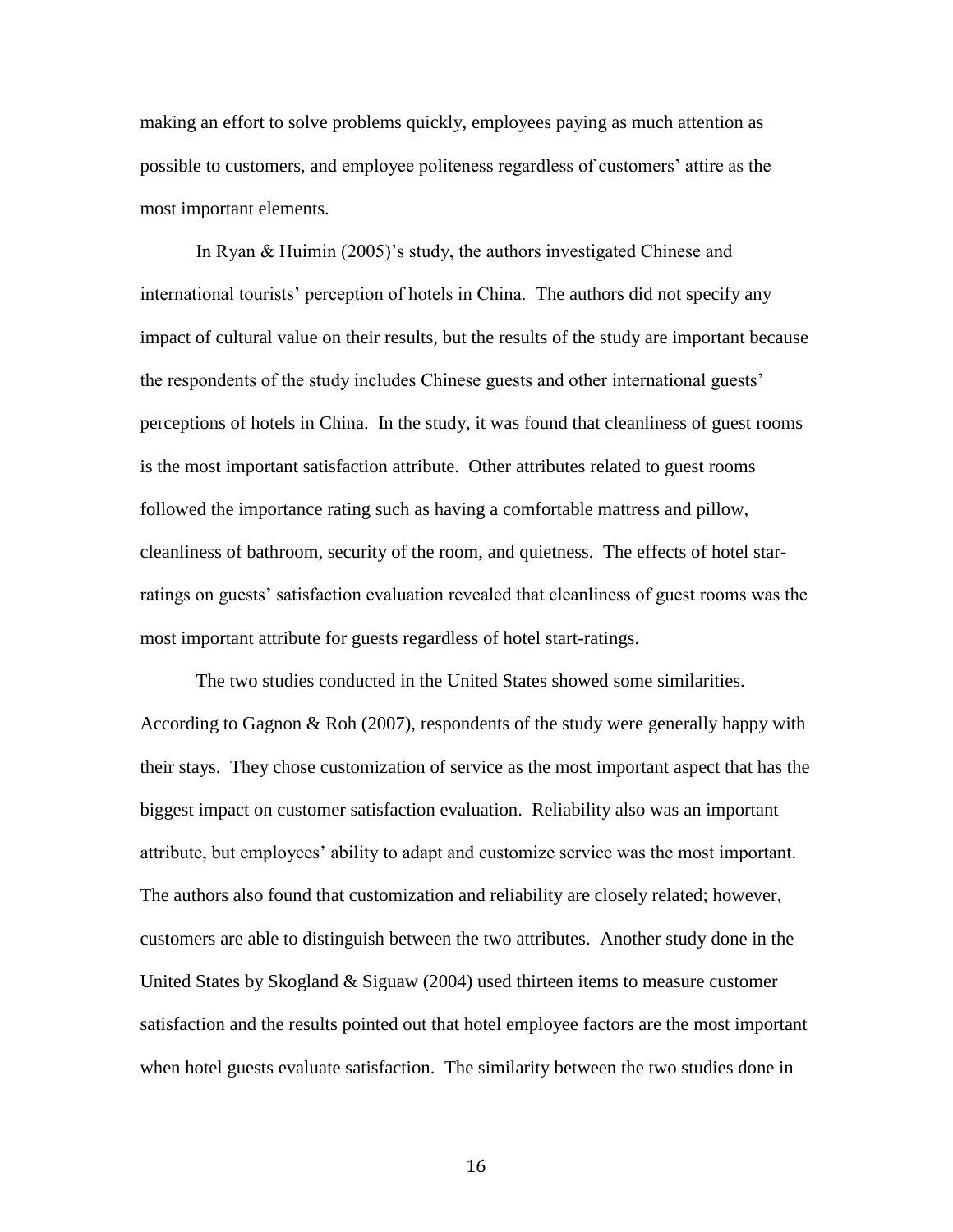the United States was that customers deem employee factors such as customization of service, friendliness of employees, how well employees cater to the needs of customers, and timeliness of employees, the most important in service satisfaction evaluation.

# **Table 1**

| <b>Study</b>                       | <b>Settings</b>           | <b>Respondents</b>                                      | <b>Satisfaction Attributes</b>                                                                                 |
|------------------------------------|---------------------------|---------------------------------------------------------|----------------------------------------------------------------------------------------------------------------|
| Markovic et al.<br>(2010)          | Croatia                   | Domestic & International hotel<br>guests                | • Reception Department<br>o Accurate reservation<br>o Politeness<br>o Prompt service                           |
| Prayukvong et al.<br>(2007)        | Thailand                  | General hotel guests                                    | • Room Cleanliness<br>o Cleanliness of sheets,<br>pillows, etc.                                                |
| Sanchez-Gutierrez<br>et al. (2011) | Guadalajara,<br>Mexico    | General hotel guests                                    | • Existence of direct care staff<br>$\bullet$ Price                                                            |
| Gagnon & Roh<br>(2007)             | U.S.A.                    | General hotel guests                                    | • Overall quality<br>• Customization<br>• Reliability                                                          |
| Fawzy (2010)                       | Cairo, Egypt              | General hotel guests                                    | • Accuracy of wake up call<br>• Cleanliness of rooms<br>• Quality of food and beverage<br>services             |
| Chi & Qu (2009)                    | Arkansas,<br>U.S.A.       | Tourists who came to visit<br>Eureka Springs and lodged | $\bullet$ Lodging<br>• Attractions<br>• Environments<br>$\bullet$ Dining                                       |
| Sim et al. (2006)                  | San Francisco<br>Bay area | General hotel guests                                    | • Ambience of hotel<br>• Hospitality of hotel<br>employees                                                     |
| Kim et al. (2009)                  | South Korea               | Luxury hotel guests                                     | • Cleanliness of rooms<br>• Communication ability of<br>employees<br>• Friendliness of employees<br>• Location |
| Kandampully &<br>Suhartanto (2000) | New Zealand               | General hotel guests                                    | • Performance of housekeeping<br>• Reception<br>• Food and beverage<br>$\bullet$ Price                         |
| Gunderson et al.<br>(1996)         | Norway                    | General hotel guests                                    | • Performance of housekeeping<br>$\bullet$ Front desk                                                          |
| Mohsin et al.<br>(2011)            | Lahore,<br>Pakistan       | Luxury hotel guests                                     | • Housekeeping<br>• Food and beverage                                                                          |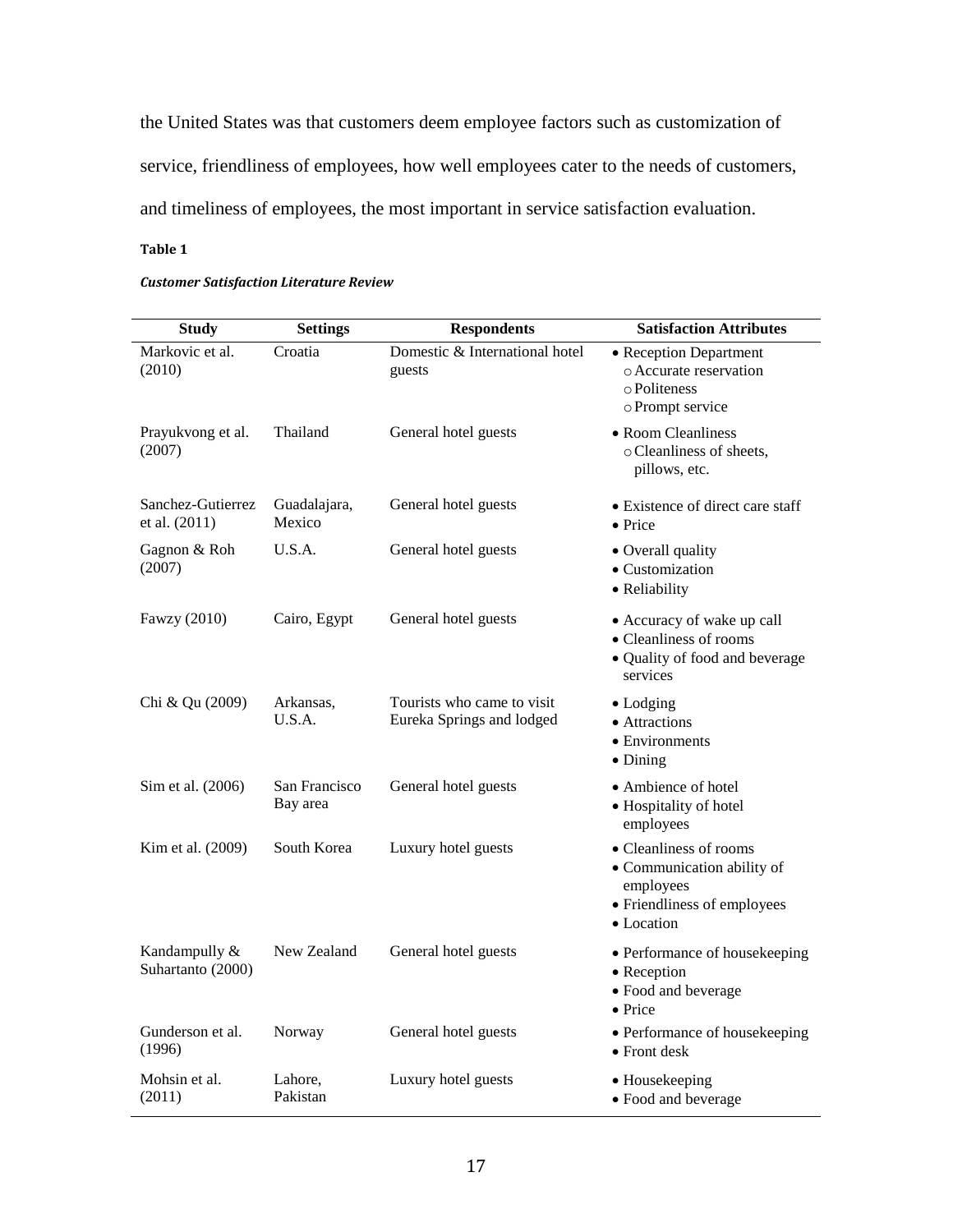| <b>Study</b>                         | <b>Settings</b>     | <b>Respondents</b>                                                             | <b>Service Attributes</b>                                                                                                                                                                                             |
|--------------------------------------|---------------------|--------------------------------------------------------------------------------|-----------------------------------------------------------------------------------------------------------------------------------------------------------------------------------------------------------------------|
| Moshin $&$<br>Lockyer (2010)         | New Delhi,<br>India | General hotel guests                                                           | • Performance of front office<br>· Food and beverage                                                                                                                                                                  |
| Ryan & Huimin<br>(2007)              | China               | General hotel guests                                                           | • Cleanliness of guest rooms                                                                                                                                                                                          |
| Nadiri & Hussain<br>(2005)           | North Cyprus        | Tourists visiting Cyprus                                                       | • Safety<br>• Convenience<br>• Performance of hotel<br>employees                                                                                                                                                      |
| Skogland &<br>Siguaw (2004)          | U.S.A.              | General hotel guests                                                           | • Hotel employee factors                                                                                                                                                                                              |
| Heung (2000)                         | Hong Kong           | Mainland Chinese hotel guests                                                  | • Service quality and value<br>· Augmented product quality<br>• Food and beverage                                                                                                                                     |
| Weng et al. (2012)                   | Taiwan              | General hotel guests                                                           | • Innovative service                                                                                                                                                                                                  |
| Ramanathan<br>(2012)                 | United<br>Kingdom   | Online guest ratings                                                           | • Value for money<br>• Good performance of hotels<br>(physical-product<br>management)                                                                                                                                 |
| Emir & Kozak<br>(2011)               | Turkey              | General hotel guests                                                           | • Front office services<br>• Welcome and provision of<br>information<br>• Speed of check-in & check-<br>out services<br>• Individual attention and<br>respect                                                         |
| Kuo (2007)                           | Taiwan              | Domestic and international<br>tourists (Americans, Japanese,<br>and Taiwanese) | • Americans: employees ability<br>to solve problems and<br>offering appropriate service<br>· Japanese: quick and efficient<br>problem solving skills<br>· Taiwanese: employee<br>attentiveness to customer's<br>needs |
| Ramanathan &<br>Ramanathan<br>(2011) | United<br>Kingdom   | Online ratings of hotel guests                                                 | • Value for money                                                                                                                                                                                                     |

# **Service Quality**

According to Parasuraman, Zeithaml, and Leonard (1988), service quality is defined as the discrepancy between expected service and perceived service. Also, service quality is identified as an important indicator for customer satisfaction and business performance measurement (Lewis and Mitchell, 1990). According to Fornell, Johnson,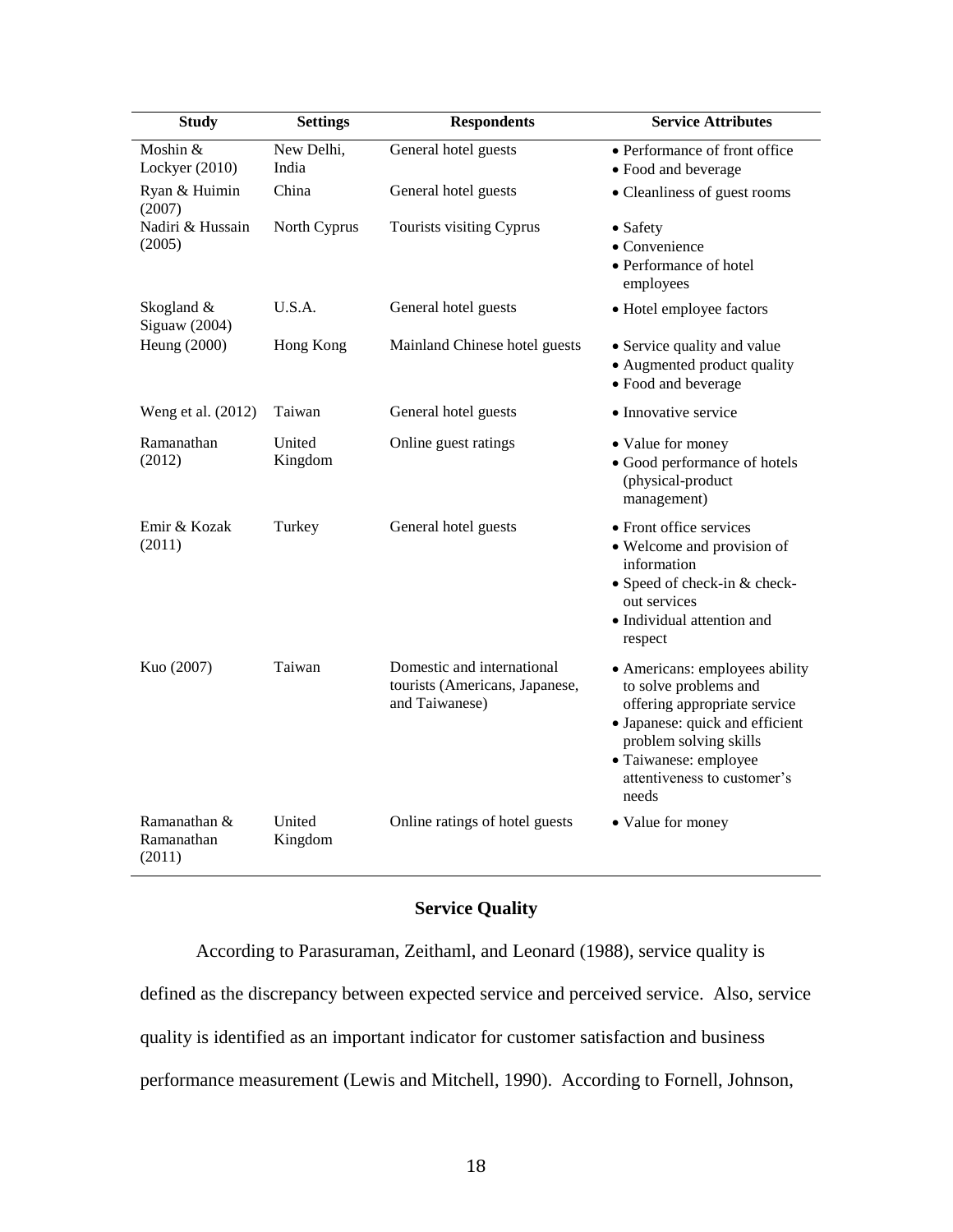Anderson, Cha, & Bryant (1998), the customers' perception of service quality is more important than the customers' perception driven by price. Therefore, satisfaction is quality driven rather than value driven.

Parasuraman et al. (1988) studied on dimensions of service quality (SERVQUAL) and the studies have provided an extremely valuable insight on measurement of service quality. The authors identified five different dimensions and they are:

- (1) Tangibles: refers to physical aspects such as facilities, equipment, appearances of personnel
- (2) Reliability: refers to ability to perform the promised service efficiently and accurately
- (3) Responsiveness: refers to willingness to help customers and provide prompt service
- (4) Assurance: refers to knowledge and courtesy of employees and their ability to convey trust
- (5) Empathy: refers to caring and individualized attention provided to customers

SERVQUAL has provided a framework of service quality; however, the cultural factors were not considered. Thus, it is critical to incorporate cultural factors in identifying dimensions of service quality (Winsted, 1997).

Based on SERVQUAL theory, Winsted (1999) studied two cultures – Japan and the U.S. – in order to further investigate on how cultural differences impact customers' service quality evaluation. The study identified the following dimensions of service quality: authenticity, caring, perceived control, courtesy, formality, friendliness,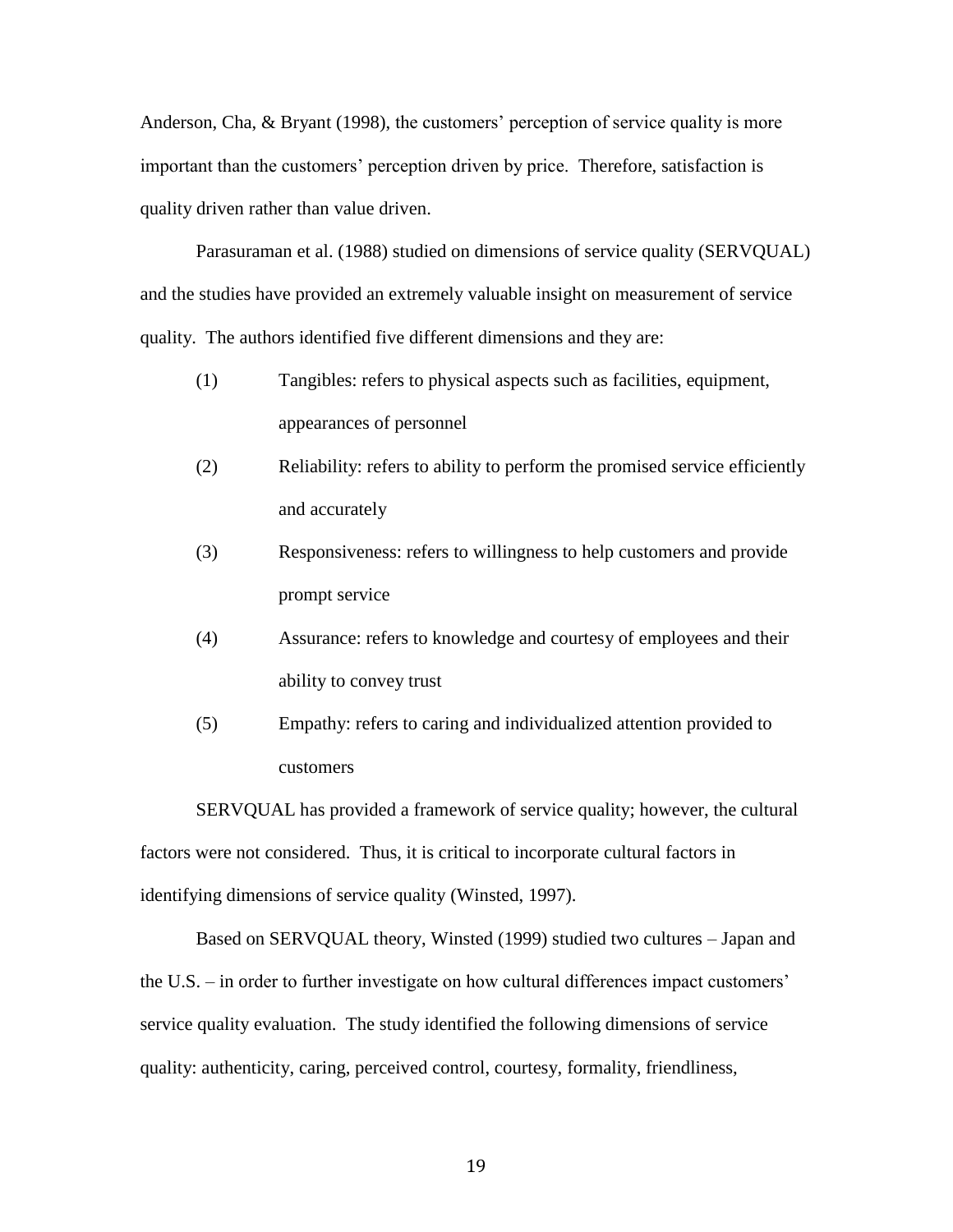personalization, and promptness. Respondents from both countries were asked to name which are the most relevant aspects they consider when evaluating their service experiences. The results from the study indicated that there were similarities and differences between the two cultures. Although this study was not conducted specifically for the hotel industry, the differences found are significant, by showing that it is important to adapt and utilize culture appropriate service designs.

# **Service Quality Attributes**

The dimensions of SERVQUAL are one of the most predominantly used measurements of service quality. Table 2 illustrates results of the review of literature on service quality. It was found that most studies identified the 'tangibles' dimension as the most important attribute that hotel guests deem critical when evaluating service quality. Tangibles include cleanliness of the room, comfortable room (Lau et al., 2005), room related service (Moshin, Hussain, & Rizwan, 2011), physical factors of hotels (Kang, Okamoto, & Donovan, 2004), and employee attire.

According to Wang, Vela, & Tyler (2008), empathy was found to be the most important attribute of Chinese guests who visited the United Kingdom. The authors defined Chinese culture into three categories and they are: traditional culture, communist ideology, and recent Western ideology. It is mentioned that there are different cultural values within Chinese culture that it is important to investigate all possible elements. Also, the study suggested that Chinese guests have higher expectation level than perception level. Chinese customers deem empathy as the most important attribute because of their customer centered culture that they are exposed to in China. Due to the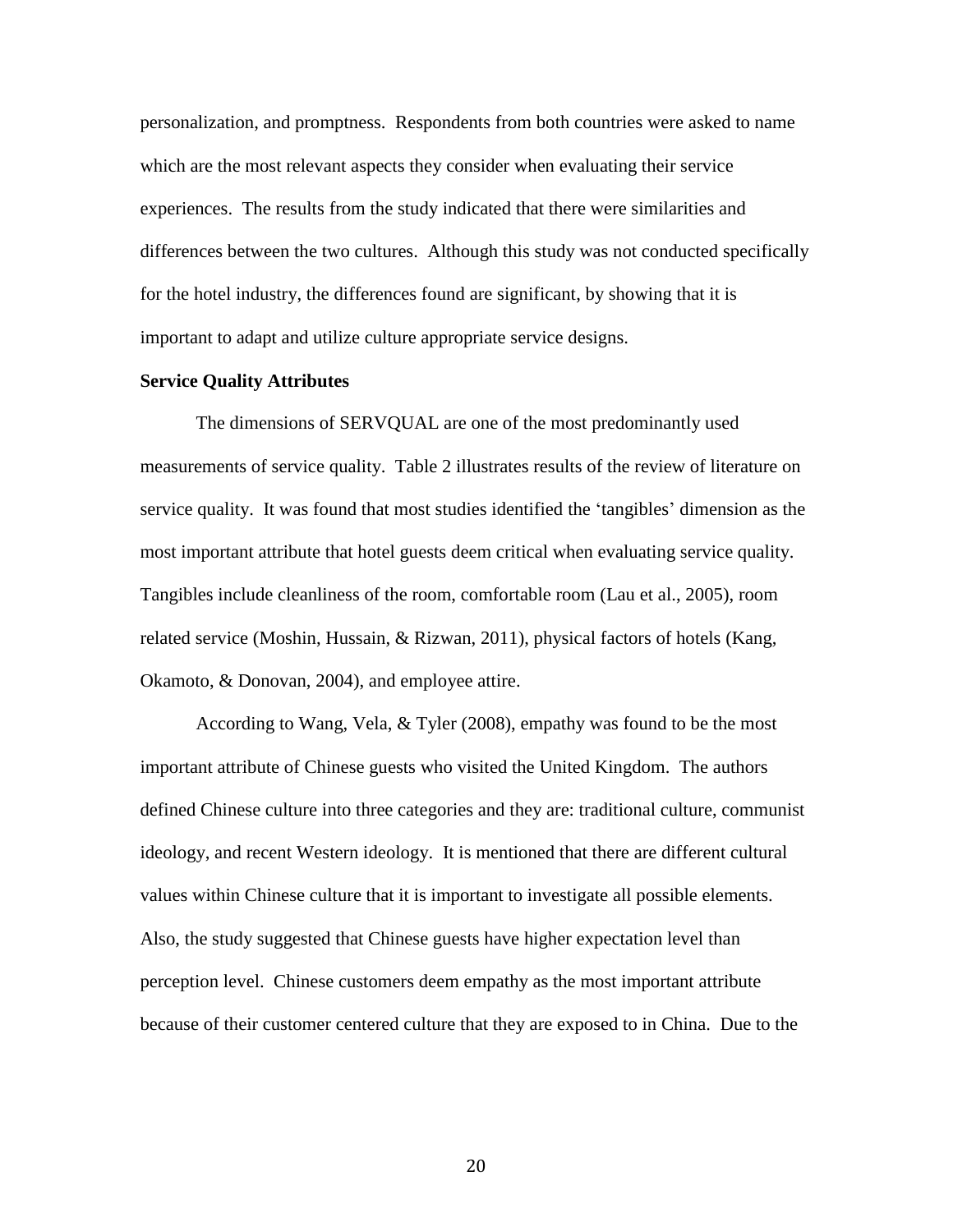fact that Chinese culture is high contextual, tourists tend to read and infer from employees' gestures and non-verbal qualities.

In Law  $&$  Yip (2010)'s study, the authors surveyed hotel and hot springs resorts guests from Hong Kong in Guangdong, China. The study revealed that the tangible aspects of hotel and hot springs resorts have the most impact on guests' evaluation of service quality. The guests had high expectation about equipment, appearances of employees, and facilities. The safe transaction also showed some importance in service quality evaluation. Interestingly, guests from Hong Kong had very low expectations of employees' knowledge on guests' needs. The study measured service quality by assessing the discrepancy between Hong Kong guests' expectations and perceptions of service.

The study conducted in Japan by Kang et al. (2004) investigated general hotel and ryokan guests' perception of service quality using the SERVQUAL model. The results revealed that the physical aspects of the establishment had the most powerful impact on the guests. There were other dimensions of service quality that were important to guests such as contact performance and encounter performance between guests and employees. However, the assurance dimension scored the lowest of importance in customer perception of service quality.

According to Hsieh & Tsai (2009)'s comparative cultural study between the American tourists and Taiwanese tourists, there are discrepancies between the two groups of respondents in regards to the perceptions of service quality due to their cultural background. The study showed that Taiwanese guests are more concerned about overall satisfaction. Although, both groups view the tangible aspects of hotels important when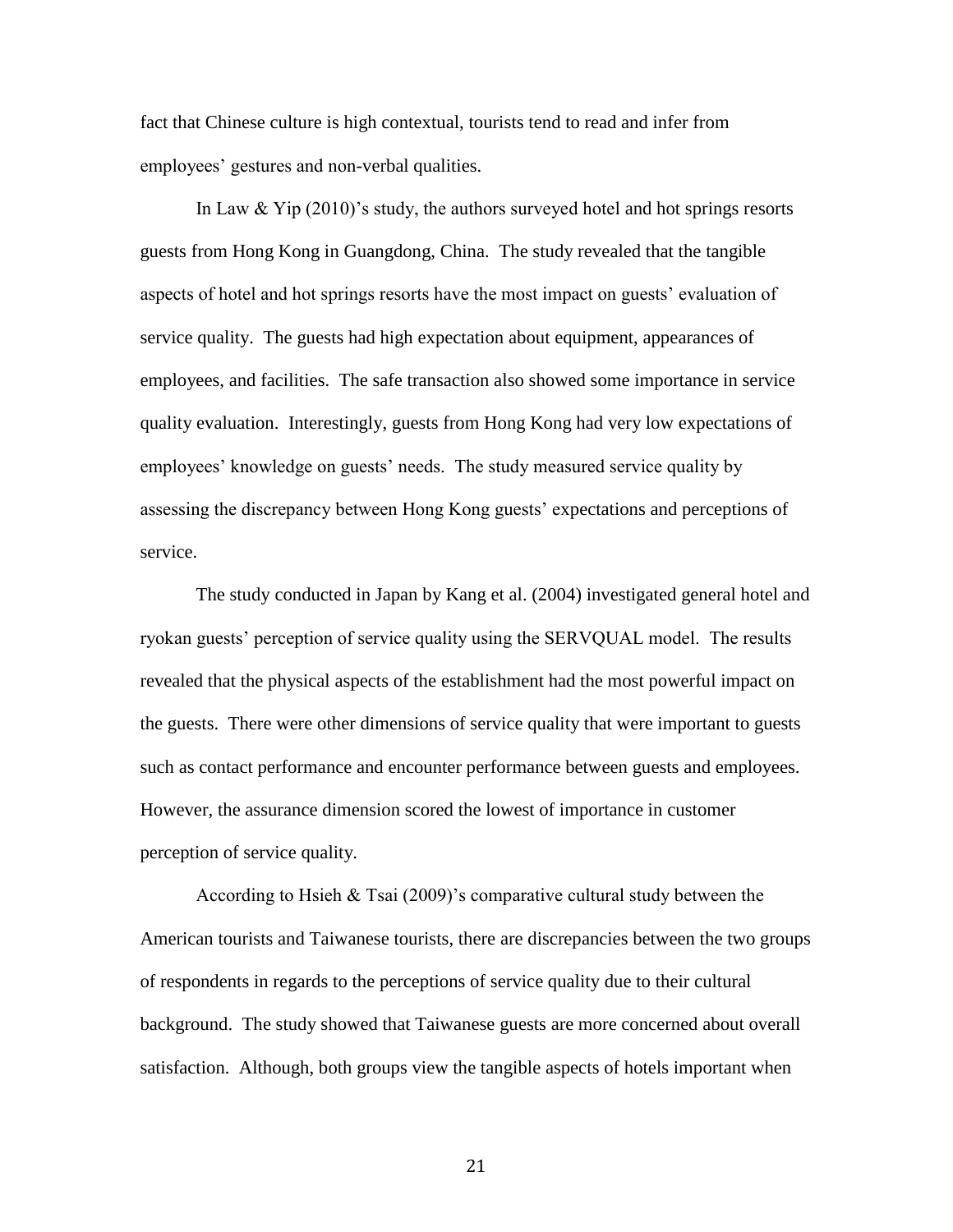evaluating service quality, Taiwanese guests are more concerned about the tangible assets.

First, the American guests picked the assurance dimension as the most important overall. The assurance dimension included sub-categories such as giving the customers the feelings of safety, employee politeness, and knowledgeable employees to answer questions. The research showed that the most important aspect within the assurance dimension was whether employees' service behaviors instill customers' confidence or not. Second, Taiwanese hotel guests rated reliability dimension as the most important when evaluating service quality. In the study, reliability dimension included subcategories such as hotels holding the promise to customers by the certain time, helping customers to revolve encountering problems as best as it could, making a right and adequate decision at the first time, and handling customers' complain promptly and efficiently. The two most important categories were employees' willingness to serve customers and provide service at the time it promises to do so.

Other dimensions did not show much difference; however, Taiwanese guests are more concerned about these aspects to be fulfilled than the American guests. Interestingly, the American guests considered the safety issue more importantly than Taiwanese guests.

#### **Table 2**

*Service Quality Literature Review*

| Author              | <b>Setting</b> | <b>Respondents</b>      | <b>Service Quality Attributes</b>                                    |
|---------------------|----------------|-------------------------|----------------------------------------------------------------------|
| Lau et al. $(2005)$ | Malaysia       | General hotel<br>guests | $\bullet$ Tangibles<br>○ Cleanliness of rooms<br>⊙ Comfortable rooms |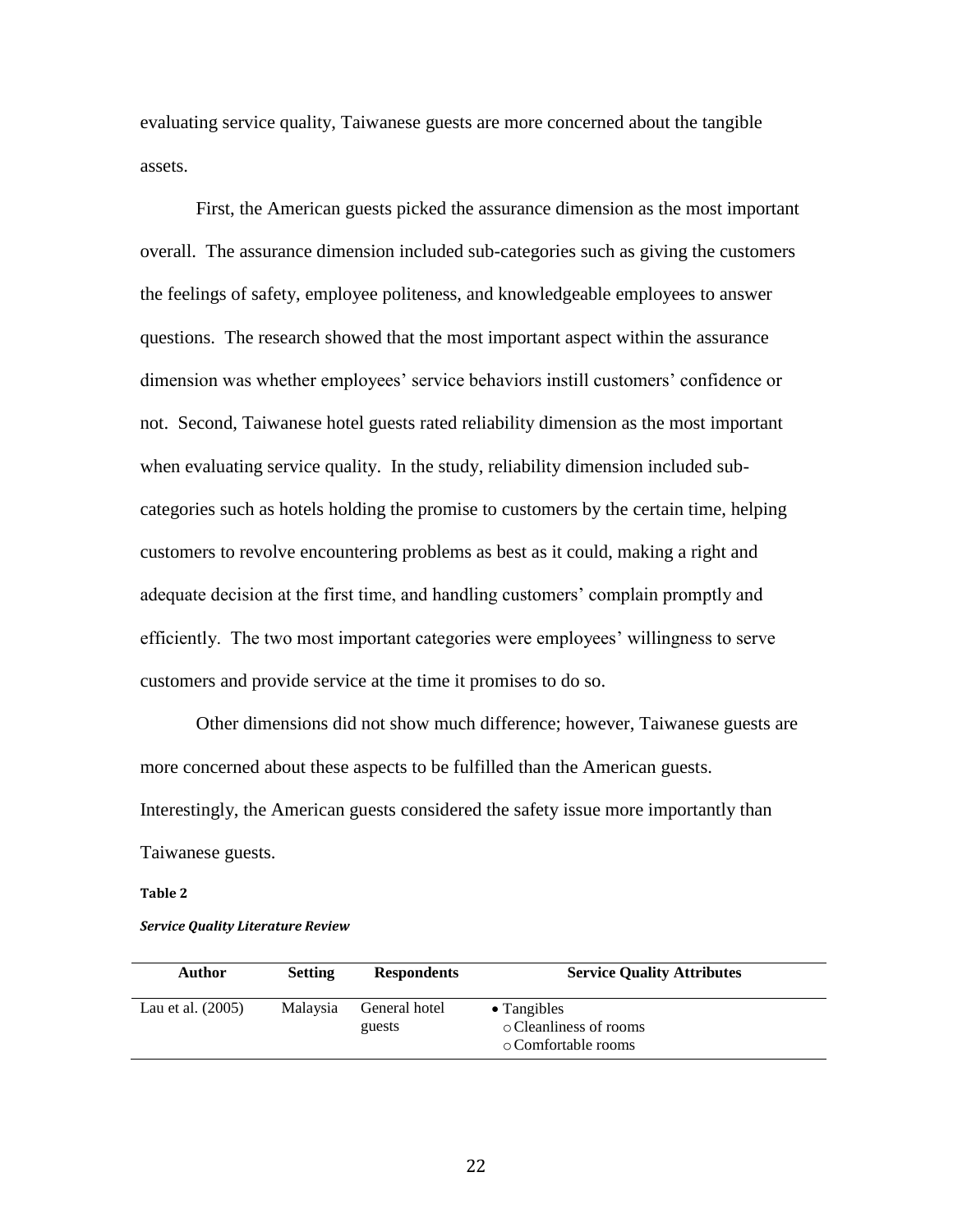| <b>Author</b>                     | <b>Setting</b>    | <b>Respondents</b>                        | <b>Service Quality Attributes</b>                                                                                                                                                                                                                                                                                                                                                                                                                                         |
|-----------------------------------|-------------------|-------------------------------------------|---------------------------------------------------------------------------------------------------------------------------------------------------------------------------------------------------------------------------------------------------------------------------------------------------------------------------------------------------------------------------------------------------------------------------------------------------------------------------|
| Chang (2008)                      | Taiwan            | General hotel<br>guests                   | • Tangible cues<br>o Physical location of a hotel<br>o Up to date hotel equipment<br>o Employee appearance                                                                                                                                                                                                                                                                                                                                                                |
| Wang et al. (2008)                | United<br>Kingdom | Chinese hotel<br>guests                   | $\bullet$ Empathy<br>o People-oriented service<br>o Hotel has customers' best interest at heart                                                                                                                                                                                                                                                                                                                                                                           |
| Al Khattab &<br>Aldehayyat (2011) | Jordan            | General hotel<br>guests                   | $\bullet$ Empathy<br>o Employees of the hotel have the knowledge to<br>answer questions<br>o Employees give personal attention<br>o Hotel has guest's best interest at heart<br>o Employees understand guest's specific needs<br>o Existence of competent employees<br>• Tangibles<br>o Hotel's modern equipment<br>o Positive visual appeal of physical facilities<br>o Employees are neat-appearing<br>o Materials associate with the service are visually<br>appealing |
| Blesic et al. (2011)              | Serbia            | General hotel<br>guests                   | • Tangibles<br>o Quality of hotel food and beverages<br>o Restaurant amenities<br>o Room amenities<br>o Appearance of employees<br>• Assurance<br>o Friendliness of the employees<br>o Professionalism of the employees<br>o Personal and material safety of guests                                                                                                                                                                                                       |
| Yilmaz (2009)                     | Turkey            | General hotel<br>guests                   | • Tangibles<br>o Modern-looking equipment<br>o Visually appealing physical facilities<br>o Clean and neat appearing employees<br>o Convenient operation hours to all customers                                                                                                                                                                                                                                                                                            |
| Gill et al. (2006)                | Spain             | General hotel<br>guests                   | • Tangibles<br>o Physical factors of a hotel<br>o Physical factors of a restaurant                                                                                                                                                                                                                                                                                                                                                                                        |
| Hsieh & Tsai<br>(2009)            | Taiwan            | American and<br>Taiwanese hotel<br>guests | • Americans: Assurance<br>o Employees' service behaviors instill customers'<br>confidence<br>o Employees keep polite attitude to customers<br>o Employees have enough professional<br>knowledge to answer questions<br>• Taiwanese: Reliability<br>o Timely service<br>o Effective and prompt problem solving abilities<br>o Willingness to serve guests<br>o Ability to handle customer's complain                                                                       |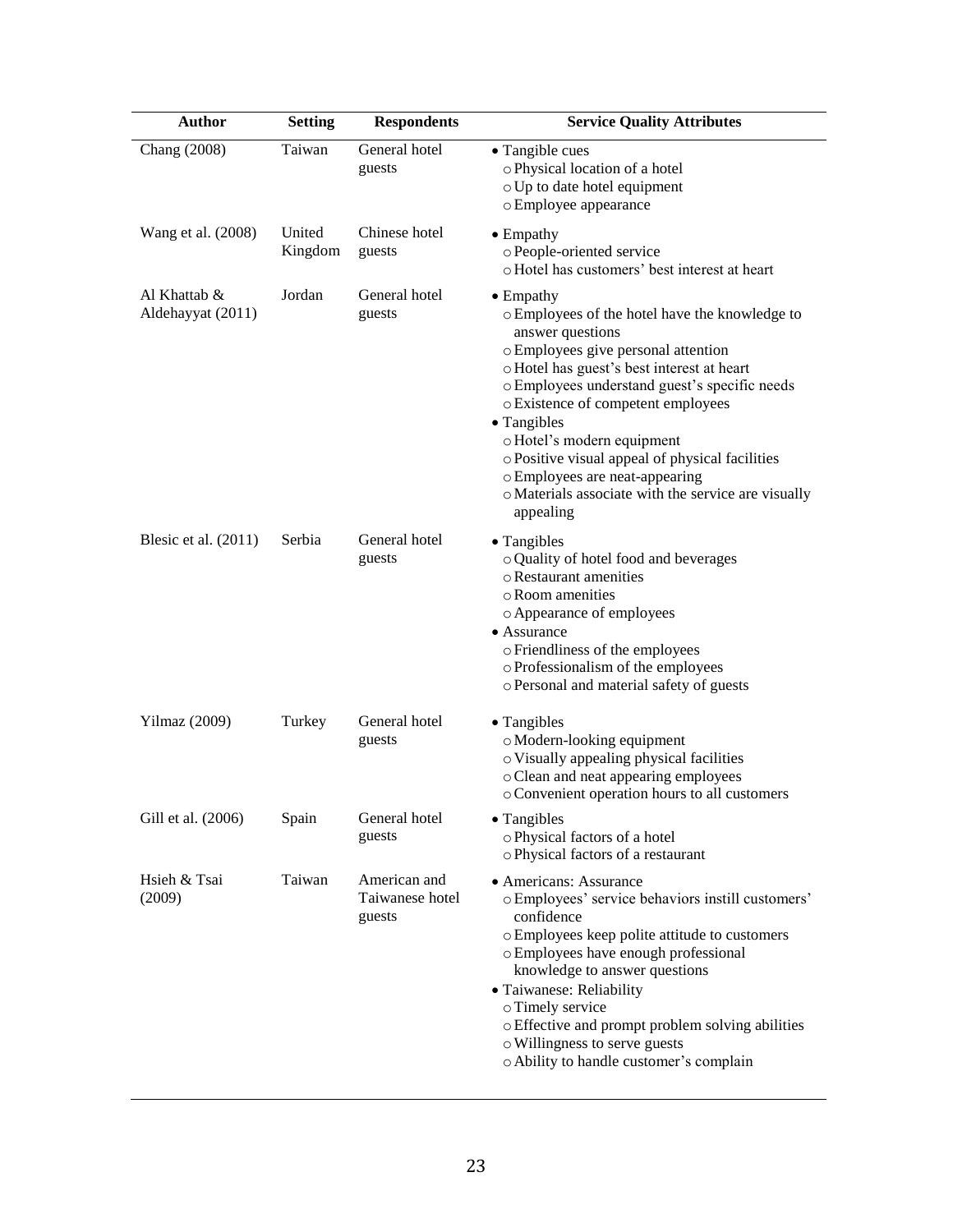| <b>Study</b>            | <b>Setting</b>        | <b>Respondents</b>                                          | <b>Service Quality Attributes</b>                                                                                                               |
|-------------------------|-----------------------|-------------------------------------------------------------|-------------------------------------------------------------------------------------------------------------------------------------------------|
| Moshin et al.<br>(2011) | Lahore,<br>Pakistan   | Luxury hotel<br>guests                                      | • Tangibles<br>• Quality of room cleanliness<br>o Sanitation quality of the bath and toilet facilities<br>o Quality of restaurant service       |
|                         |                       |                                                             | o Timely service<br>o Quality of food<br>• Comfort of the furniture and fixtures in the room                                                    |
| Kang et al. (2004)      | Japan                 | General hotel and<br>Ryokan guests                          | $\bullet$ Tangibles<br>Physical factor of hotels and ryokans                                                                                    |
| Clemes et al.<br>(2010) | <b>New</b><br>Zealand | General motel<br>guests                                     | $\bullet$ Tangibles<br>$\circ$ Cleanliness and comfort<br>o Noise level<br>$\circ$ Parking<br>$\circ$ Security<br>• Staff professionalism       |
| Law & Yip $(2010)$      | China                 | Hotel and hot<br>springs resort<br>guests from Hong<br>Kong | $\bullet$ Tangibles<br>$\circ$ Up to date equipment<br>o Appealing facilities<br>o Neat and well-dressed employees<br>$\circ$ Safe transactions |

# **Conclusion**

Literature on this topic investigated customer satisfaction and service quality perception of hotel guests using hotel attributes and SERVQUAL dimensions. Through review of literature, it is found that customer satisfaction attributes range differently depending on the setting of the study. There were a few key attributes that hotel guests pointed out as the most important aspects when evaluating customer satisfaction: Cleanliness of rooms and hotel employee factors. The studies done in the United States revealed that customers are generally more concerned about employee related factors such as friendliness of staff, customization of service, the ability of hotel employees to cater to customers' needs, timeliness of employees, and the ability to solve problems efficiently and promptly. According to the studies done in China, hotel guests are more concerned with room related aspects such as cleanliness of room, comfort level of beds, and efficiency of housekeeping. When hotel guests from the United States, Japan, and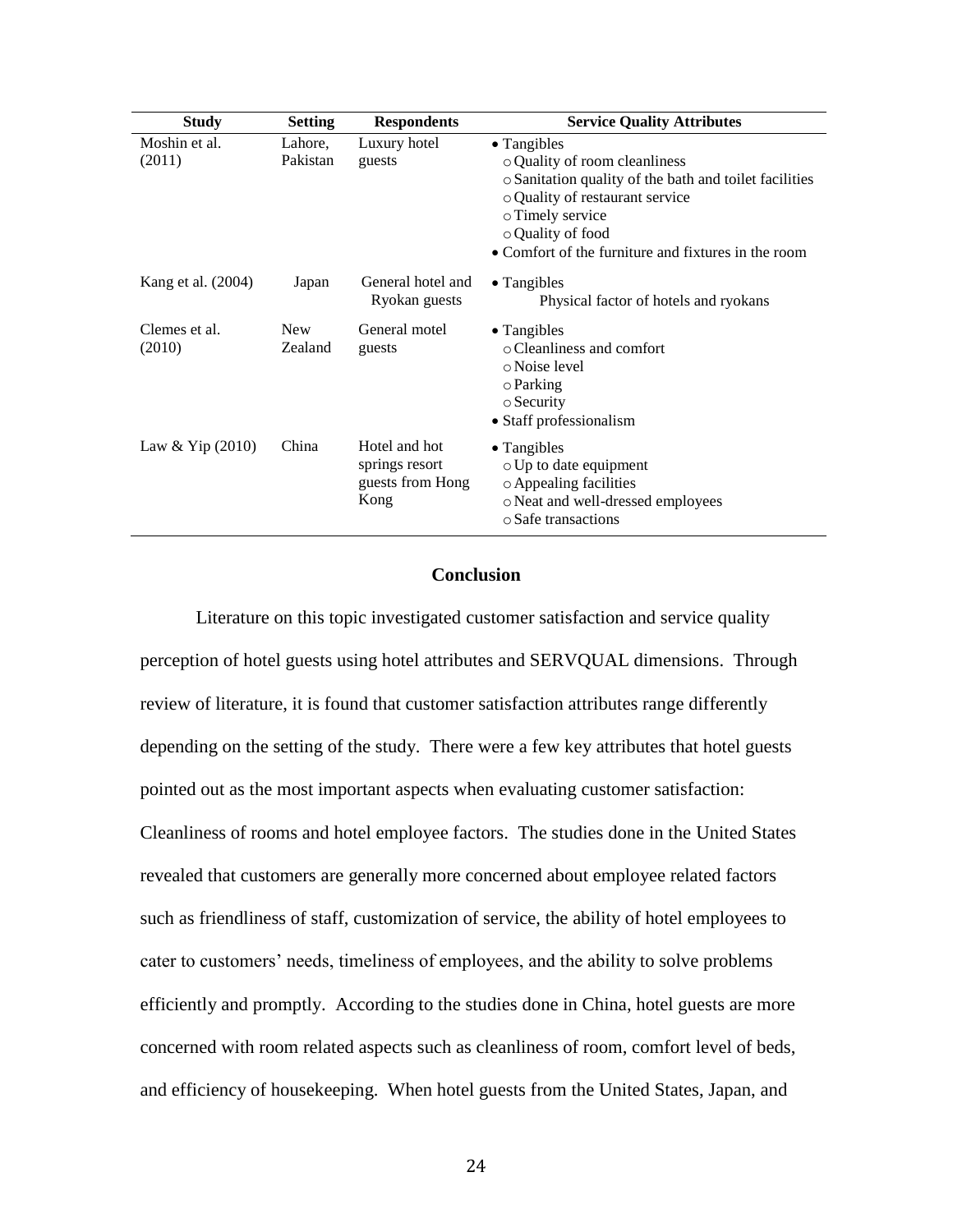Taiwan were asked only to evaluate on the employee factors, the Americans chose employees' ability to solve problems and offering of appropriate service as the most important factor. The Japanese guests considered employees' ability to solve problems quickly and efficiently as the most critical attribute and the Taiwanese guests considered employee attentiveness to customers' needs as the most critical attribute. Therefore, it was evident that the cultural backgrounds have an impact on customer satisfaction evaluation process. Although literature provided important findings, the need for culture specific measurements still exist.

The important service quality dimensions for hotel guests are measured using SERVQUAL model. Through review of literature, it was found that tangible aspects of hotels had the most impact on customer evaluation of service quality. Although, all of three cultures identified tangibles as one of the most important attributes, each culture expressed different service quality attributes as important as tangibles. Guests from the United States also identified assurance dimension important. Japanese customers identified empathy as an important dimension and Chinese guests identified reliability as another important service quality attribute.

Customers in today's society demand better quality services. There are great benefits for hotels to devote their time and resources to understanding the cultural values of their hotel guests. Such dedication would improve overall customer satisfaction through the better understanding of their customers as well as the potential newfound ability to customize their services according to the customers' cultural needs (Vilares  $\&$ Coelho, 2003).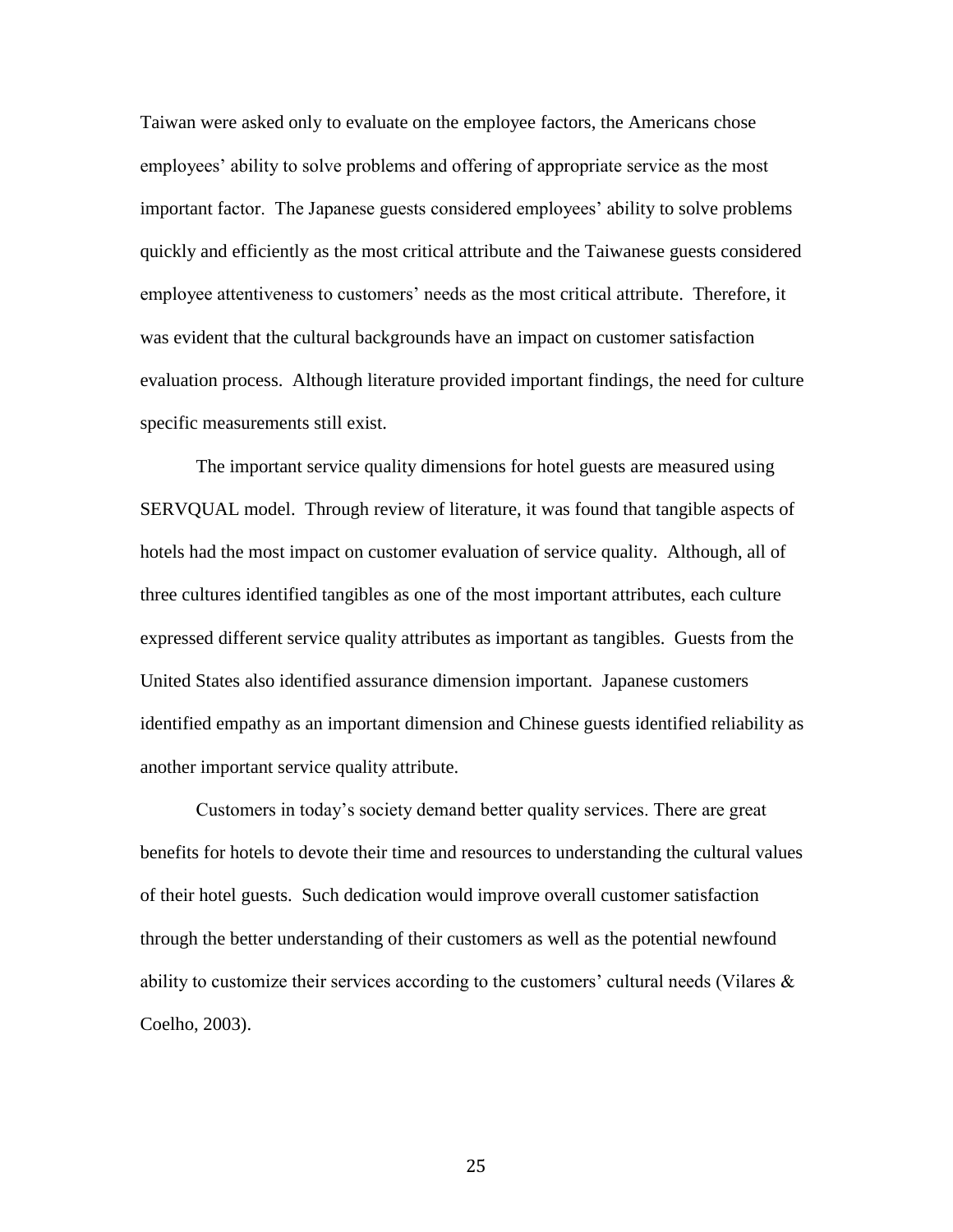### **PART THREE**

# **Introduction**

The purpose of this professional paper was to identify how cultural aspects impact customer's evaluation of satisfaction and service quality of hotel stays. Three cultures were evaluated in detail in order to identify their cultural beliefs and traditions. The chosen cultures are the United States, Japan, and China. The United States was chosen to show the differences from the Asian culture. Japan and China were chosen to study in order to show that there are differences between the Asian cultures as well. The information gathered through literature review was used to create tables that exhibit cultural differences based on cultural dimensions. Tables also exhibit the list of satisfaction and service quality attributes that customers from each culture consider important when evaluating hotel stays.

# **Cultural Differences**

The cultures used in the paper are the United States, Japan, and China. The three cultures in the study represent the Western and the Eastern culture. Table 3 illustrates the differences among the three countries based on the cultural dimensions. Asian cultures have many similarities, but there are culture specifics that need to be satisfied in order to maximize customer satisfaction.

The United States showed very different results than the Asian countries. Due to the fact that the Americans value equality in the society, the United States showed very small power distance. This shows that the social hierarchy does not exist and that everyone believes that everyone should be treated the same way. The United States is categorized as a low-contextual culture, where people are more outspoken and they use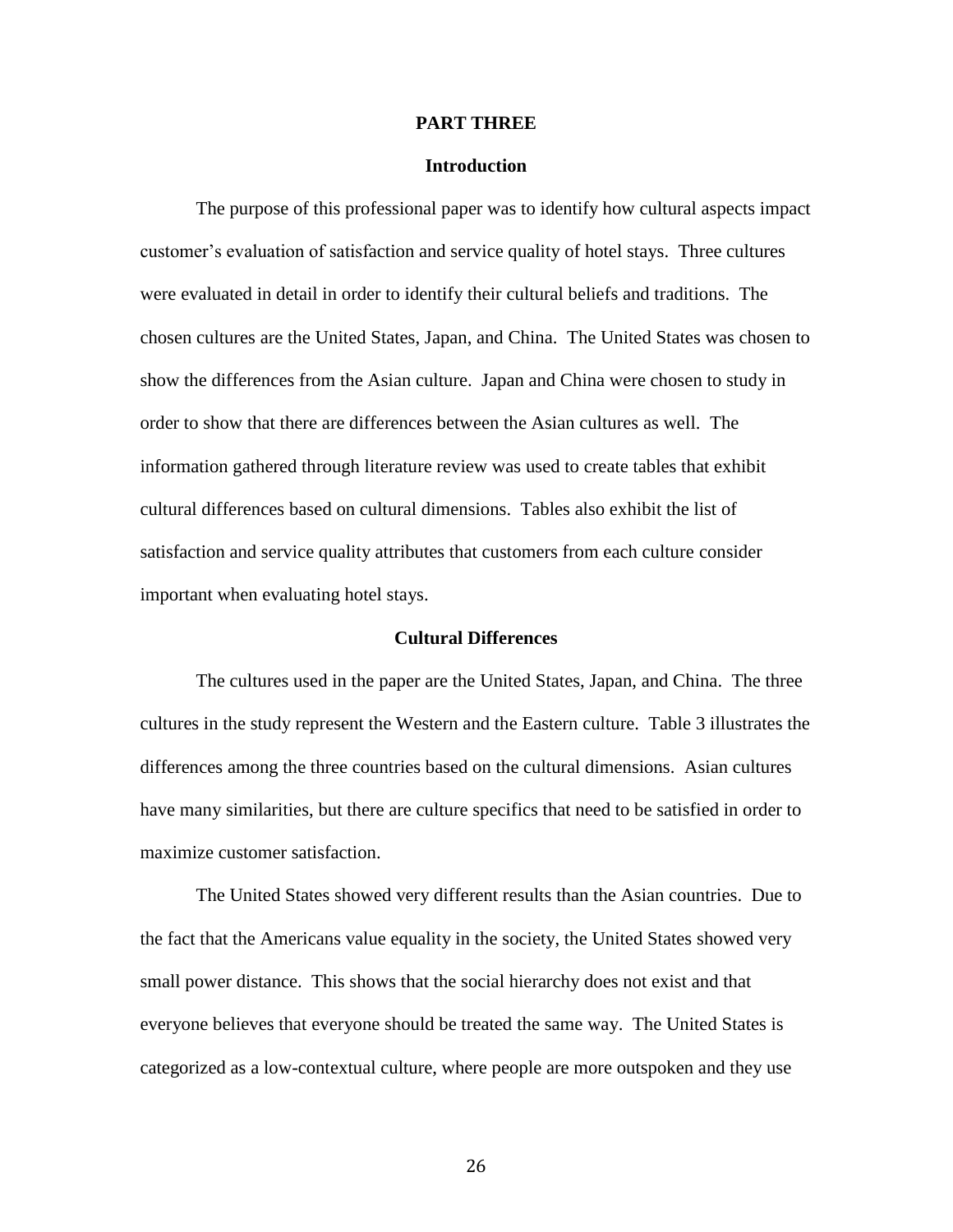words to communicate. Therefore, it can be concluded that hotel guests from the United States need to be treated equally with same respect regardless of social status, wealth, and appearances. Also, it is important to communicate more openly with the customers.

According to Hofstede's model, China has large power distance. Chinese people believe that the hierarchy exists in the society and they accept that people are not equal. It is also a collectivist culture where tourists tend to travel together in a big group and people put a group's best interest first rather than the individual's. China is categorized as a high-contextual culture. In high-contextual culture, people use less words to communicate and gestures or environment where communication is taking place are also analyzed in order to get the full meaning of the conversation.

The Japanese culture is very similar to the Chinese culture. Both cultures show large power distance and they are high-contextual cultures. It is a collectivist culture as well. Japanese people emphasize very much on unity and respect in their daily lives. The Japanese culture also showed high level of uncertainty avoidance, which means, Japanese people do not like to deal with ambiguities and uncertainties in their lives.

The cultural dimension comparisons should be used in hotel operations to better understand guests' needs based on different cultural backgrounds. These cultural differences could help hotels to customize their service and enable hotels to differentiate themselves from other hotels.

#### Table 3

*Cultural Differences*

| <b>Cultural Dimensions</b> | <b>United States</b>      | China                  | Japan                  |
|----------------------------|---------------------------|------------------------|------------------------|
| Power distance             | $\bullet$ Small           | $\bullet$ Large        | $\bullet$ Large        |
| Collectivism/Individualism | $\bullet$ Individualistic | $\bullet$ Collectivist | $\bullet$ Collectivist |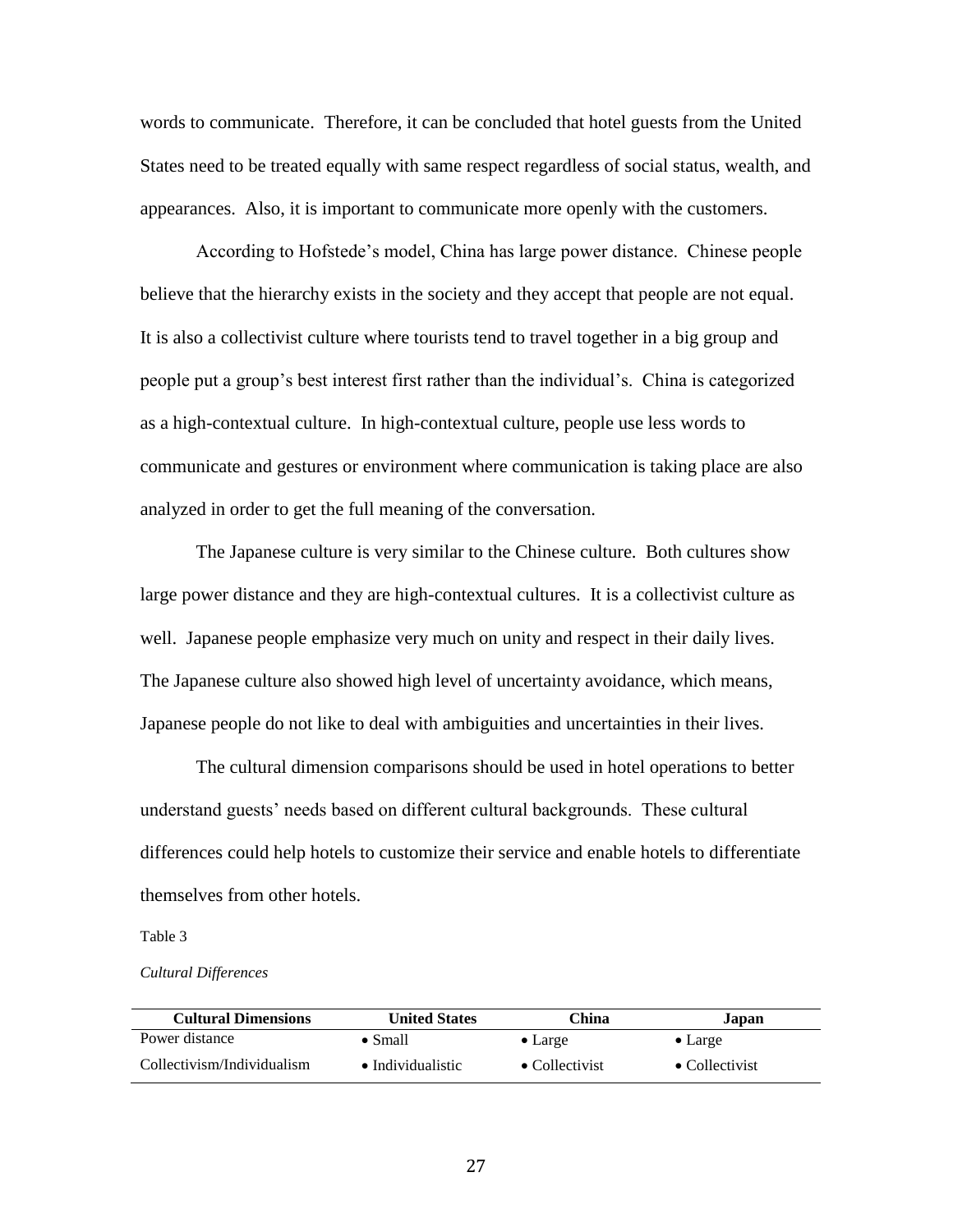| <b>Cultural Dimensions</b>  | <b>United States</b>     | China                     | Japan               |
|-----------------------------|--------------------------|---------------------------|---------------------|
| Communication style         | $\bullet$ Low-contextual | $\bullet$ High-contextual | • High-contextual   |
| Uncertainty avoidance       | $\bullet$ Low            | $\bullet$ Low             | $\bullet$ High      |
| Long/Short-term orientation | $\bullet$ Short-term     | $\bullet$ Long-term       | $\bullet$ Long-term |

# **Satisfaction Attributes**

Customers' evaluation of satisfaction is one of the most important ways to measure hotels' performance and to identify ways to improve service. Table 4 is a list of attributes of hotels that are considered important for each cultural backgrounds. Each culture pointed out different attributes as important elements; however, some attributes overlapped regardless of cultural background. One of the attributes that continuously showed up was hotel employee-related concerns such as the employees' ability to cater to customer needs and the employees' ability to solve problem efficiently and promptly. However, the importance of employee-related attributes varied from culture to culture.

First, guests from the United States were most concerned about employee-related attributes, reliability attributes, and appearance of hotels. Employee-related attributes include customization of service, friendliness of hotel employees, employees' ability to efficiently cater to customers' needs, timeliness of employees, and offering of appropriate service. Despite the fact that not all of the employee-related attributes are ranked high, the frequency of employee-related attributes showed that these aspects are important to the guests from the United States. Reliability of service provided is important to the guests from the United States; therefore, it is critical to instill confidence in guests that hotels will deliver what was promised to guests. Ambience of hotel is another important attribute to the guests visiting from the United States.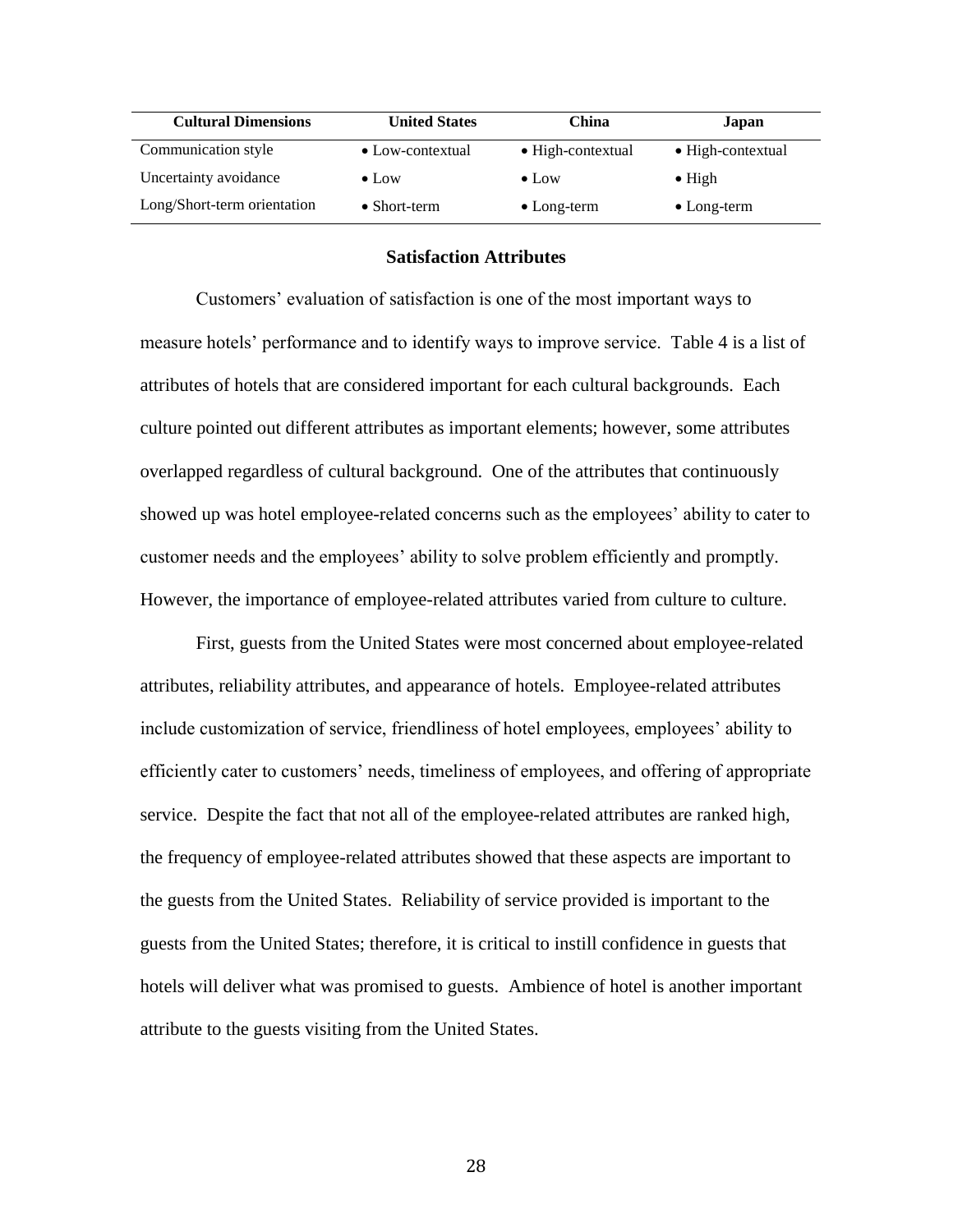Second, guests from China showed that room-related attributes, employee-related attributes, quality of food and beverage, and location of hotels as important attributes. In terms of room-related attributes, cleanliness of rooms and comfortableness of beds and pillows were most important. Chinese customers chose employees' ability to communicate as an important aspect; therefore, it is imperative to provide Chinese guests with employees whom can communicate in Chinese languages. Unlike other cultures, Chinese guests picked quality of food and beverage as an important factor. Chinese travellers choose to eat at Chinese restaurants over other restaurants when travelling; therefore, hotels that have in-house Chinese restaurants with good quality food have enormous advantage.

Third, most of the important satisfaction attributes chosen by Japanese guests are employee related. Japan puts much emphasis on prompt and accurate service. The service providers in Japan think of customers as king. Japanese people are used to these service philosophies and they expect the same treatment when travelling abroad. The important satisfaction attributes for Japanese guests are quick and efficient problem solving skills, ability to efficiently cater to customer needs, prompt service, and ability to communicate with customers. Also, the Japanese culture puts emphasis on politeness to one another and appropriate attire for each occasion. Therefore, it is important to note that employees at hotels need to be polite and appropriately dressed when greeting guests from Japan.

Maximizing guest satisfaction is every hotel's ultimate goal. By knowing what guests from different countries look for in hotel stays, hotels could reduce level of guest dissatisfaction. There were differences among different cultures in regards to what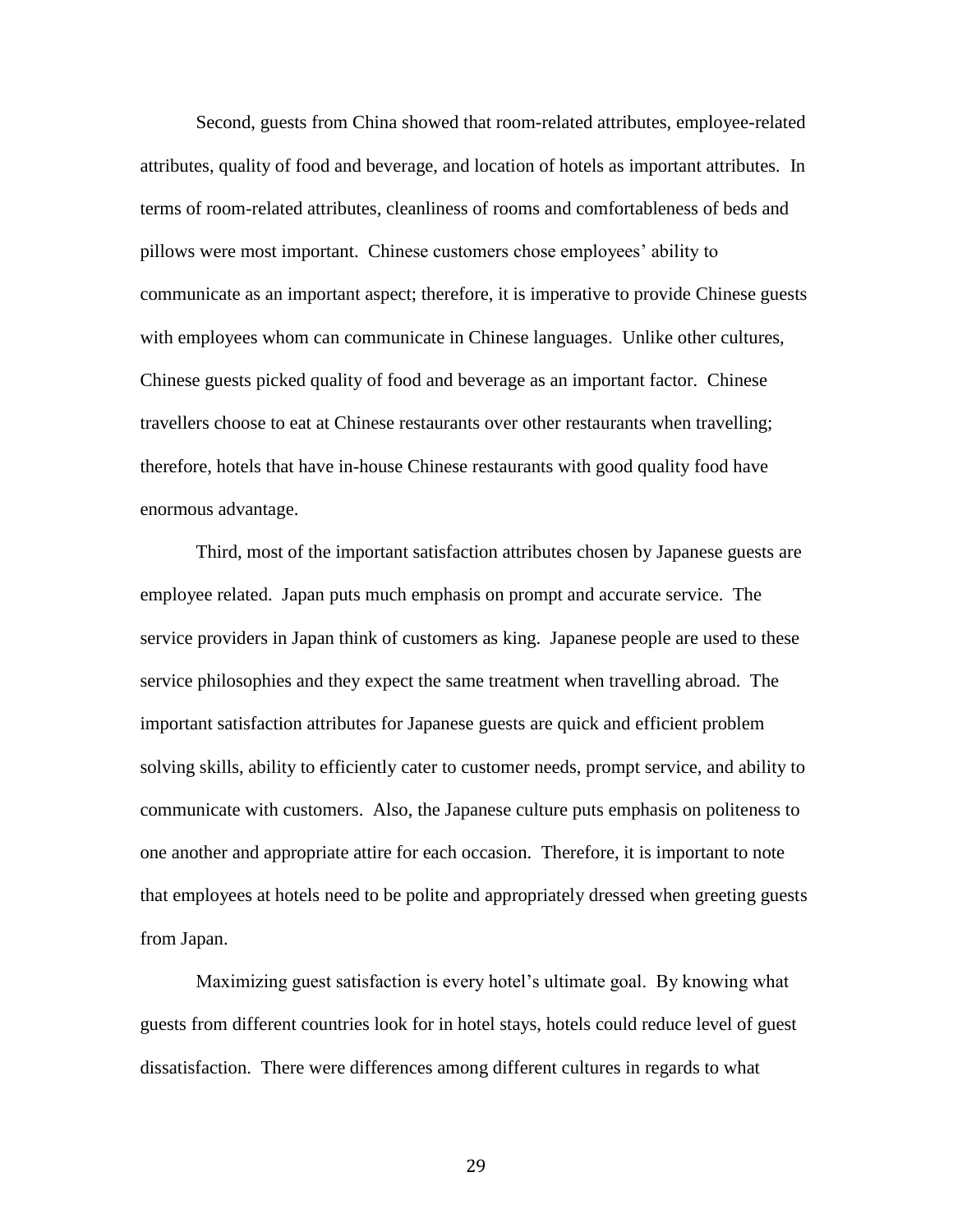customers deem important in hotel stays. However, all the cultures studied chose employee-related attributes as one of the most important aspects; therefore, hotel operators should focus on those aspects and improve operations by educating their employees on cultural differences.

#### Table 4

*Satisfaction Attributes*

| <b>United States</b>                                | China                                                   | Japan                                               |
|-----------------------------------------------------|---------------------------------------------------------|-----------------------------------------------------|
| • Customization of service                          | • Cleanliness of rooms                                  | • Quick and efficient problem<br>solving skills     |
| • Reliability of service                            | • Employee attentiveness to<br>customers' needs         | • Ability to efficiently cater to<br>customer needs |
| • Ambience of hotel                                 | • Quality of food and beverage<br>service               | • Prompt service                                    |
| • Friendliness of hotel employees                   | • Comfortable beds and pillows                          | • Cleanliness of rooms                              |
| • Ability to efficiently cater to<br>customer needs | • Communication ability of<br>employees                 | • Appealing employee attire                         |
| • Timeliness of employees                           | • Location of hotels                                    | • Employee politeness                               |
| • Offer appropriate service                         | • Ability to solve problems<br>efficiently and promptly | • Ability to communicate with<br>customers          |

# **Service Quality Attributes**

Service quality is an important indicator of customer satisfaction. Table 5 shows which service quality attributes are important for each culture. Each culture had different perception of service quality, but the tangible cues of hotels are the common attribute chosen by the three cultures. The tangible cues include overall physical factors of hotels, location of hotels, cleanliness of rooms, up to date equipment, employee appearance, and accessibility. Therefore, the tangible aspect of hotels are the foremost important area to focus on.

Hotel guests from the United States put an emphasis on assurance as another critical attribute they value when evaluating service quality. Assurance factors include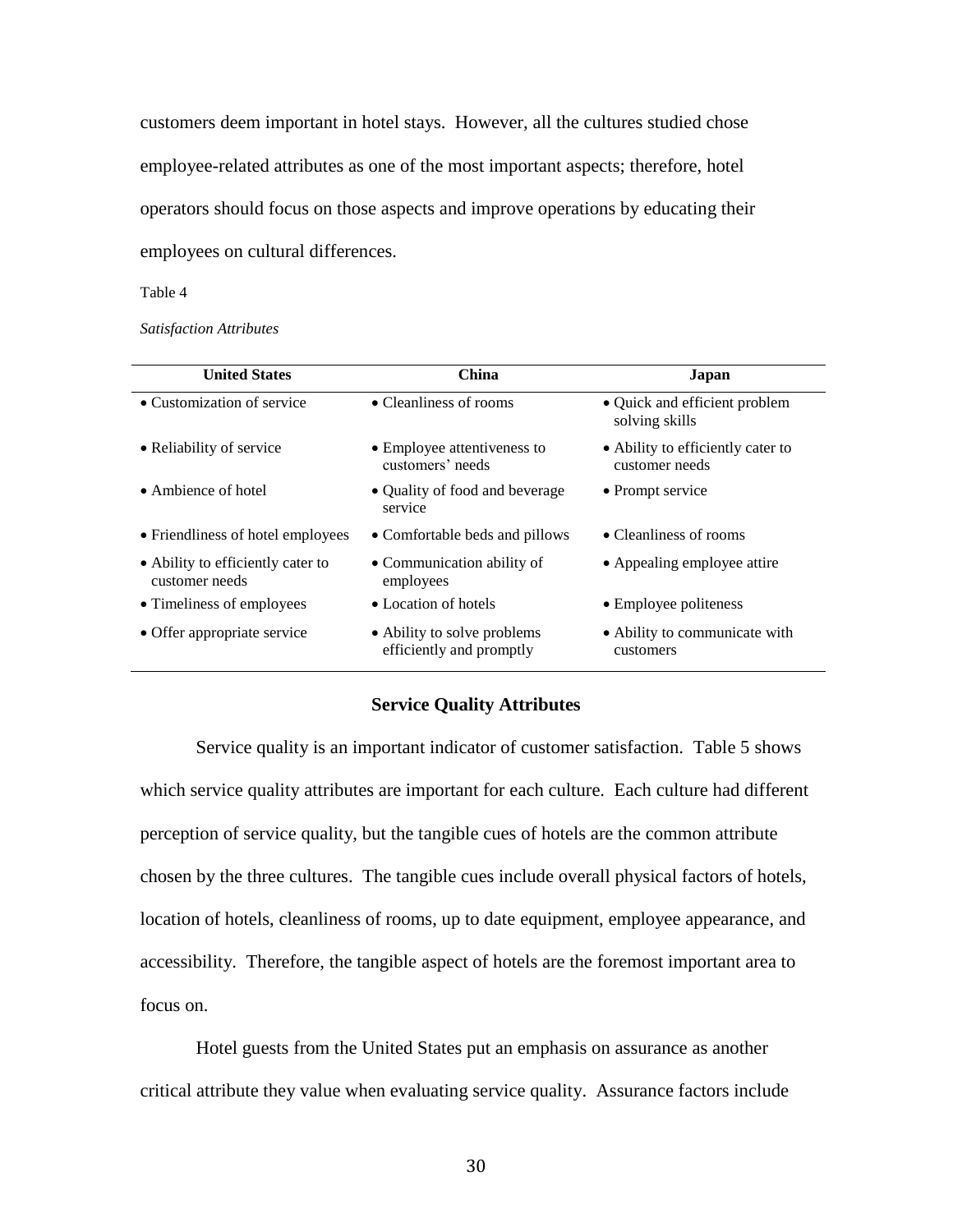employee service behavior that instill confidence, employee composure, politeness, and whether employees have enough professional knowledge to answer questions or not. Chinese guests mentioned that reliability factors have an impact on service quality evaluations. Reliability factors include timely service, willingness to serve guests, and ability to handle customers' complain well. Travellers from Japan chose empathy as another important aspect that they focus on. Empathy factors include employee-related service categories such as employees' ability to solve problems promptly. Japanese guests also care if hotels have guests' best interest at heart.

It is important to focus on improving tangible cues in order to improve service quality regardless of guests' cultural backgrounds. However, it is also imperative to look at culture specifics so that hotels are able to cater to their guests' needs in accordance with these cultural differences.

#### Table 5

#### *Service Quality Attributes*

| <b>United States</b>                                                                                                                                                                                                   | <b>China</b>                                                                                                     | Japan                                                                                                        |
|------------------------------------------------------------------------------------------------------------------------------------------------------------------------------------------------------------------------|------------------------------------------------------------------------------------------------------------------|--------------------------------------------------------------------------------------------------------------|
| $\bullet$ Tangibles<br>o Physical factors of hotels<br>$\circ$ Cleanliness of rooms                                                                                                                                    | $\bullet$ Tangibles<br>o Physical location of hotels<br>o Up to date hotel equipment<br>o Employee appearance    | $\bullet$ Tangibles<br>o Physical factors of hotels<br>o Employee appearance<br>o Accessibility              |
| $\bullet$ Assurance<br>o Employees' service behaviors<br>instill customers' confidence<br>o Employees keep polite<br>attitude to customers<br>o Employees have enough<br>professional knowledge to<br>answer questions | • Reliability<br>o Timely service<br>o Willingness to serve guests<br>• Ability to handle customer's<br>complain | $\bullet$ Empathy<br>o Hotel has guests' best interest<br>at heart<br>o Ability to solve problem<br>promptly |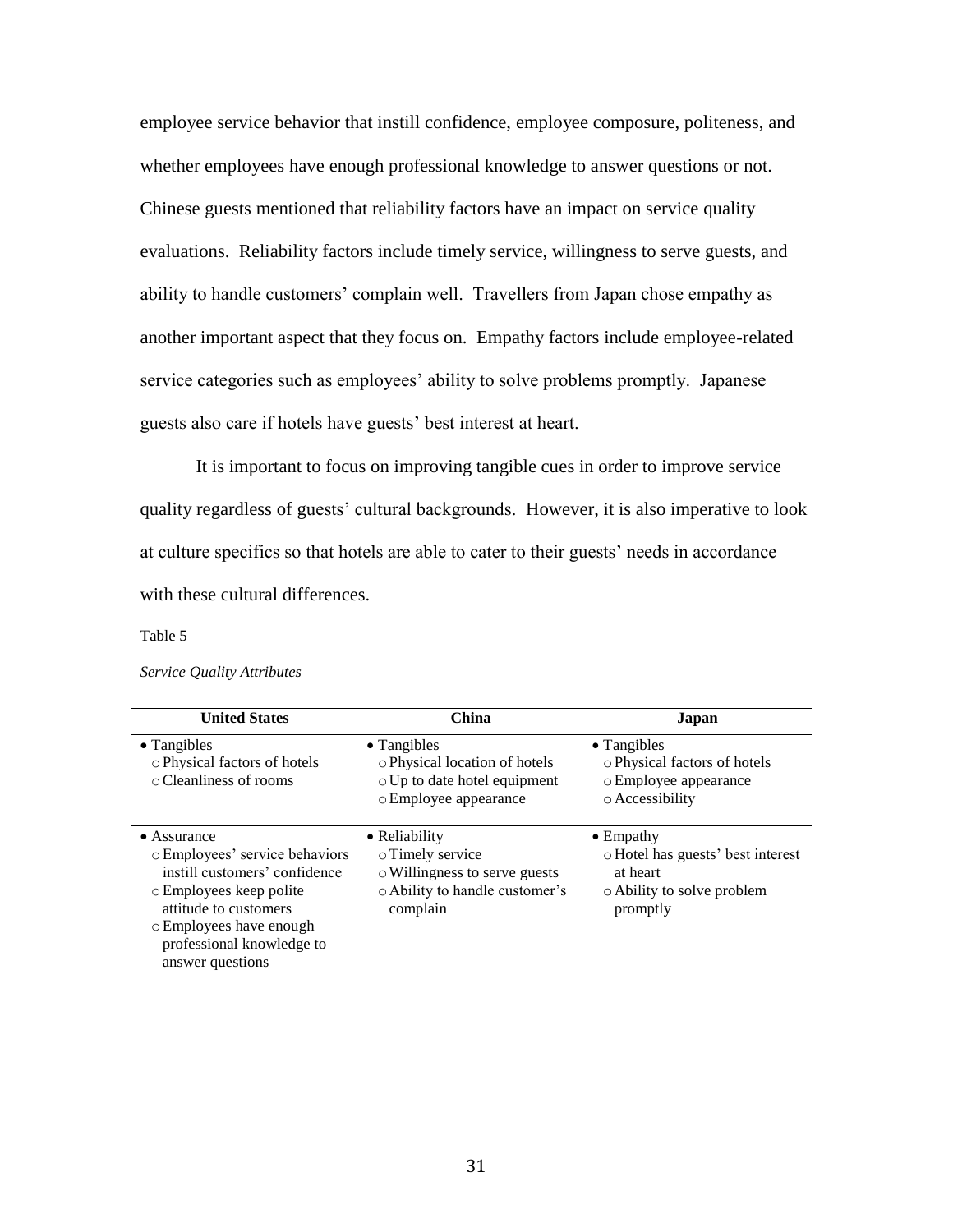# **Conclusion and Recommendations**

In today's globalized society, international tourism is an ever-growing business sector. It is vital to identify hotels' customer segments and better understand their guests. Hotels with concentrated international guests such as Chinese tourists in Las Vegas, it is imperative to facilitate their needs. Therefore, it is important to measure customer satisfaction of hotel guests using cultural aspects and to provide service in accordance with the cultural aspects identified in the study.

Not every lodging companies have means to implement such changes to their operations. However, it is important to focus on the attributes that each culture value the most because it enables hotels to provide customizable service to their guests. In turn, it helps hotels in maximizing customer satisfaction and loyalty. Hotels should use the attributes identified for each culture in the study and develop training manuals for hotel employees so that the employees are more aware of cultural differences. Hotel employees are also able to provide appropriate service for each guest visiting the property.

Much effort has been devoted to better understand what affects customer satisfaction and service quality evaluation processes. It is evident that cultural background of a guest has a strong impact on how one expects and perceives satisfaction and service quality. In the hotel industry, it is imperative to be knowledgeable about what guests' wants and needs are. Therefore, it is hotels' utmost competitive advantage to utilize the information on cultural differences and to implement cultural values into their operations.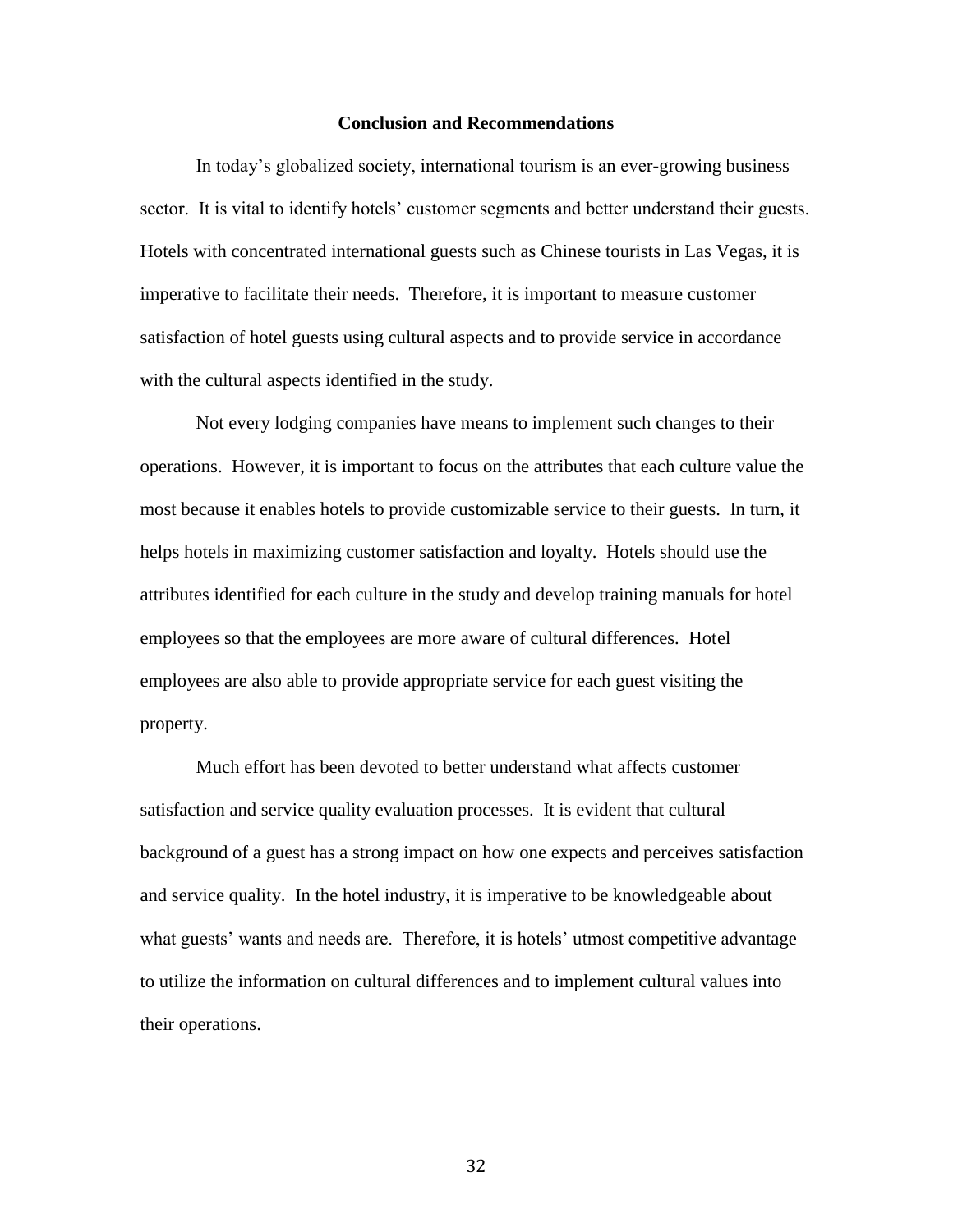# **References**

- Al Khattab, S. & Aldehayyat, J. S. (2011). Perception of service quality in Jordanian hotels. *International Journal of Business Management, 6*(7), 226-233.
- Barnlund, D.C. (1975). Public and private self in Japan and the United States: communicative styles of two cultures. *Simul Press*.
- Blesic, I., Ivkov-Dzigurski, A., Stankov, V., Stamekovic, I, & Bradic, M. (2011). Research of expected and perceived service quality in hotel management. *Journal of Tourism, 11*, 5-13.
- Bodvarsson, O. B., & Gibson. W. A. (1994). Gratuities and customer appraisal of service: evidence from Minnesota restaurants. *Journal of Socio-Economics, 23*, 287-302.
- Chang, H. (2008). Increasing hotel customer value through service quality cues in Taiwan. *The Service Industries Journal, 28*(1), 73-84.
- Chi, C. G. & Qu, H. (2009). Examining the relationship between tourists' attribute satisfaction and overall satisfaction. *Journal of Hospitality Marketing & Management, 18*, 4-25.
- Clemens, M. D., Gan, C., & Ren, M. (2010). Synthesizing the effects of service quality, value, and customer satisfaction on behavioral intentions in the motel industry: An empirical analysis. *Journal of Hospitality & Tourism Research, 35*(4), 530-568.
- Emir, O. & Kozak, M. (2011). Perceived importance of attributes on hotel guests' repeat visit intentions. *Toursim, 59*(2), 131-143.
- Fang, T., & Faure, G. O. (2010). Chinese communication characteristics: A yin yang perspective. *International Journal of Intercultural Relations, 35*(3), 329-333.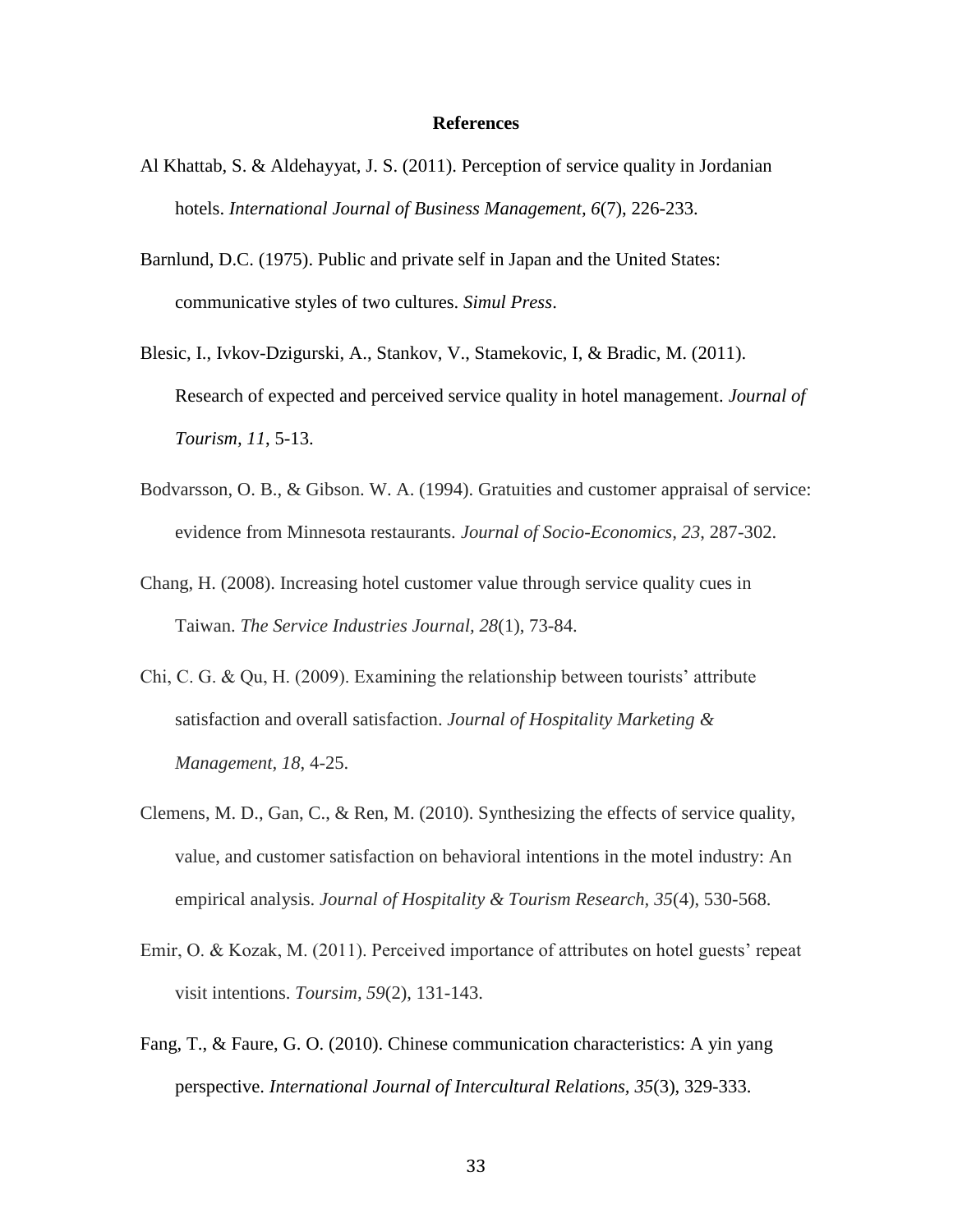- Fawzy, A. (2010). Business travelers' accommodation selection: A comparative study of two international hotels in Cairo. *International Journal of Hospitality & Tourism Administration, 11*, 138-156.
- Fojt, M. (1995). The kingdom of the customer. *The Journal of Services Marketing, 9*(3), 40-42.
- Fornell, C., Johnson, M. D., Anderson, E. W., Cha, J., & Bryant, B. E. (1998). The American customer satisfaction index: Nature, purpose and findings. *Journal of Marketing, 60*(4), 7-19.
- Gagnon, G. B. & Roh, Y. S. (2008). The impact of customization and reliability on customer satisfaction in the U.S. lodging industry. *Journal of Quality Assurance in Hospitality & Tourism, 8*(3), 60-78.
- Gill, S. M., Hudson, S., & Quintana, T. A. (2006). The influence of service recovery and loyalty on perceived service quality: A study of hotel customers in Spain. *Journal of Hospitality & Leisure Marketing, 14*(2), 47-68.
- Gunderson, M. G., Heide, M., & Olsson, U. H. (1996). Hotel guest satisfaction among business travelers. *Cornell Hospitality Quarterly, 37*(2), 72.

Hall, E. T. (1976). *Beyond Culture*. New York, NY: Anchor Books/Doubleday.

- Heung, V. C. S. (2000). Satisfaction levels of Mainland Chinese travelers with Hong Kong hotel services. *International Journal of Contemporary Hospitality Management, 12*(5), 308-315.
- Hofstede, G. (1983). National cultures in four dimensions. *International Studies of Management & Organization, 13*(1), 46-74.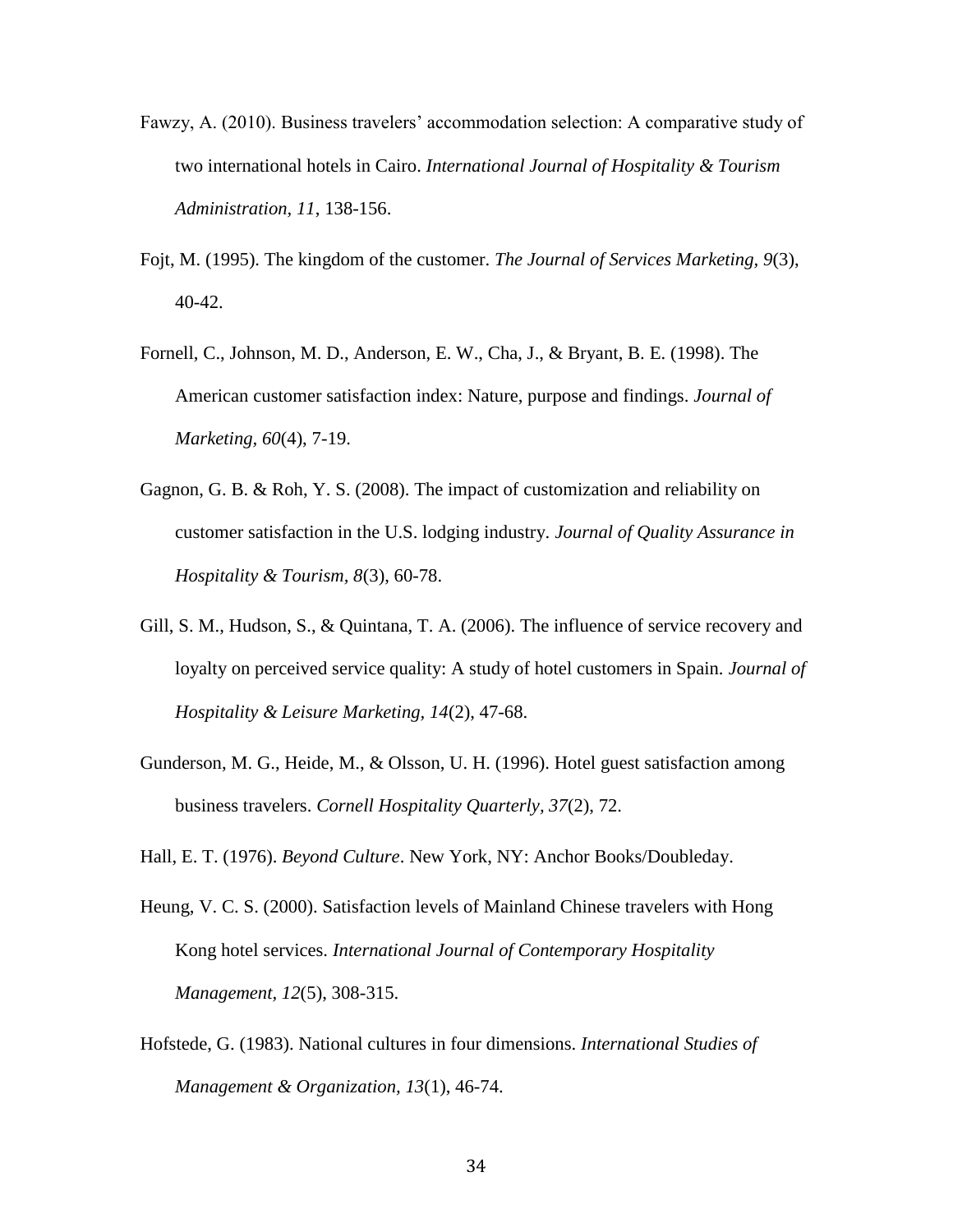Hofstede, G. (1994). The business of international business is culture. *International Business Review, 3*(1), 114.

Hofstede, G. (2001). *Cultured consequences*. Thousand Oaks, C.A: Sage.

- Hofstede, G., & De Mooji, M. (2010). The Hofstede model. *International Journal of Advertising, 29*(1), 85-110.
- Hsieh, A. & Tsai, C. (2009). Does national culture really matter? Hotel service perceptions by Taiwan and American tourists. *International Journal of Culture, Tourism and Hospitality Research, 3*(1), 54-69.
- Johansson, J. K. (1990). Japanese service industries and their overseas potential. *The Service Industries Journal, 10*(1), 85-85.
- Kandampully, J. & Suhartanto, D. (2000). Customer loyalty in the hotel industry: The role of customer satisfaction and image. *International Journal of Contemporary Hospitality Management, 12*(6), 346-351.
- Kang, S., Okamoto, N., & Donovan, H. A. (2004). Service quality and its effect on customer satisfaction and customer behavioral intentions: Hotel and ryokan guests in Japan. *Asia Pacific Journal of Tourism Research, 9*(2), 189-202.
- Kanousi, A. (2005). An empirical investigation of the role of culture on service recovery expectations. *Managing Service Quality, 15*(1), 57.
- Kim, D. J., Kim, W. G., & Way, K. A. (2009). Adapting the customer satisfaction index to the lodging industry: Foreign customers' evaluations. *Florida International University Review, 27*(1), 18-36.

Kuo, C. (2007). The importance of hotel employee service attitude and satisfaction of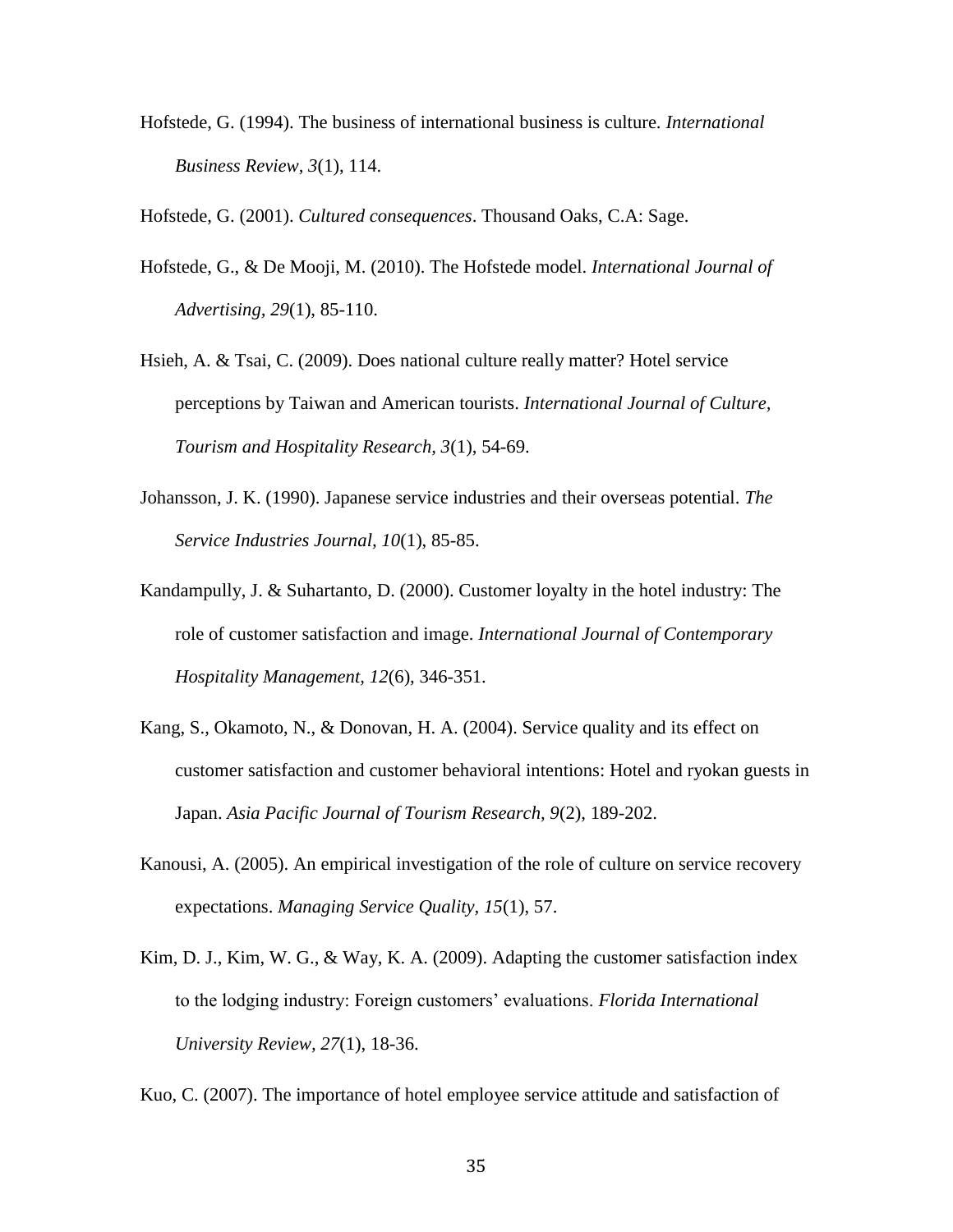international tourists. *The Service Industries Journal, 27*(8), 1073-1085.

- Lau, P. M., Akbar, A. K., & Fie, D. Y. G. (2005). Service quality: A study of the luxury hotels in Malaysia. *Journal of American Academy of Business, 12*(2), 46-55.
- Law, R. & Yip, R. (2010). A study of satisfaction level of Hong Kong tourists with hot springs hotels and resorts in Guangdong, China. *Florida International University Review, 28*(1), 83-107.
- Lewis, B. R., & Mitchell, V. W. (1990). Defining and measuring the quality of customer service. *Marketing Intelligence and Planning, 8*(6), 11.
- Lynn, M. (2000). Gratitude and gratuity: A meta-analysis of research on the servicetipping relationship. *Journal of Socio-Economics, 29* (2).
- Markovic, S., Raspor, S., & Segaric, K. (2010). Customer satisfaction and customer loyalty measurement in hotel settings: An empirical analysis*. Tourism & Hospitality Management*, 125-137.
- Mohsin, A., Hussain, I., & Rizwan, M. (2011). Exploring service quality in luxury hotels: Case of Lahore, Pakistan. *Journal of American Academy of Business, 16*(2), 296- 303.
- Mohsin, A., Hussain, I., & Khan, M. R. (2011). Exploring service quality in luxury hotels: Case of Lahore, Pakistan. *Journal of American Academy of Business, 16*(2), 296-303.
- Mohsin, A. & Lockyer, T. (2010). Customer perceptions of service quality in luxury hotels in New Delhi, India: An exploratory study. *International Journal of Contemporary Hospitality Management, 22*(2), 160-173.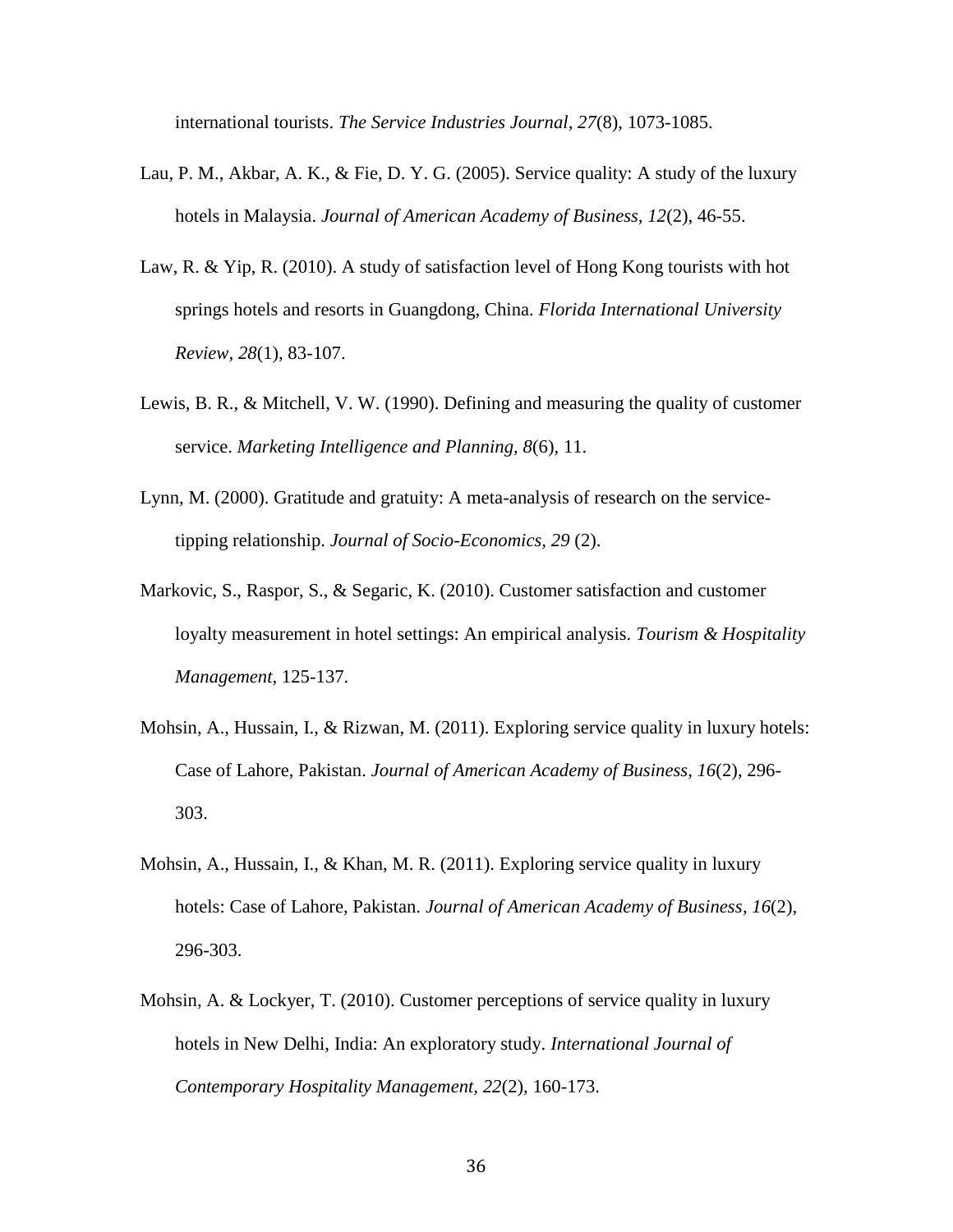- Morgan, N. A., Anderson, E.W., & Mittal, V. (2005). Understanding firms' customer satisfaction information usage. *Journal of Marketing, 69*(3), 131-51.
- Nadiri, H. & Hussain, K. (2005). Perceptions of service quality in North Cyprus hotels. *International Journal of Contemporary Hospitality Management, 17*(7), 469-480.
- Naumann, E., Bateman, R., & Haverila, M. (2009). Cross-cultural comparison of customer satisfaction research: USA vs Japan. *Asia Pacific Journal of Marketing and Logistics, 21*(3), 376-396.
- O'Regan, K., & Alturkman, W. S. (2010). A review of the 8th international conference of the academy of HRD (Asia chapter)  $\&$  1st international conference of the academy of HRD (MENA chapter) held in Bahrain in December 2009: A cultural dimensions perspective. *Human Resource Development International, 13*(2), 237-243.
- Parasuraman, A., Zeithaml, V. A., & Leonard B. L. (1988). SERVQUAL: A multipleitem scale for measuring customer perceptions of service quality. *Journal of Retailing, 64*, 12-40.
- Patterson, P. G., & Mattila, A. S. (2008). An examination of the impact of cultural orientation and familiarity in service encounter evaluations. *International Journal of Service Industry Management, 9*(5), 662-681.
- Prayukvong, W., Sophon, J., Hongpukdee, S., & Charapas, T. (2007). Customer's satisfaction with hotel guestrooms: A case study in Ubon Rachathari province, Thailand. *Asia Pacific Journal of Tourism Research, 12*(2), 119-126.
- Ramanathan, R. (2012). An exploratory study of marketing, physical and people related performance criteria in hotels. *International Journal of Contemporary Hospitality*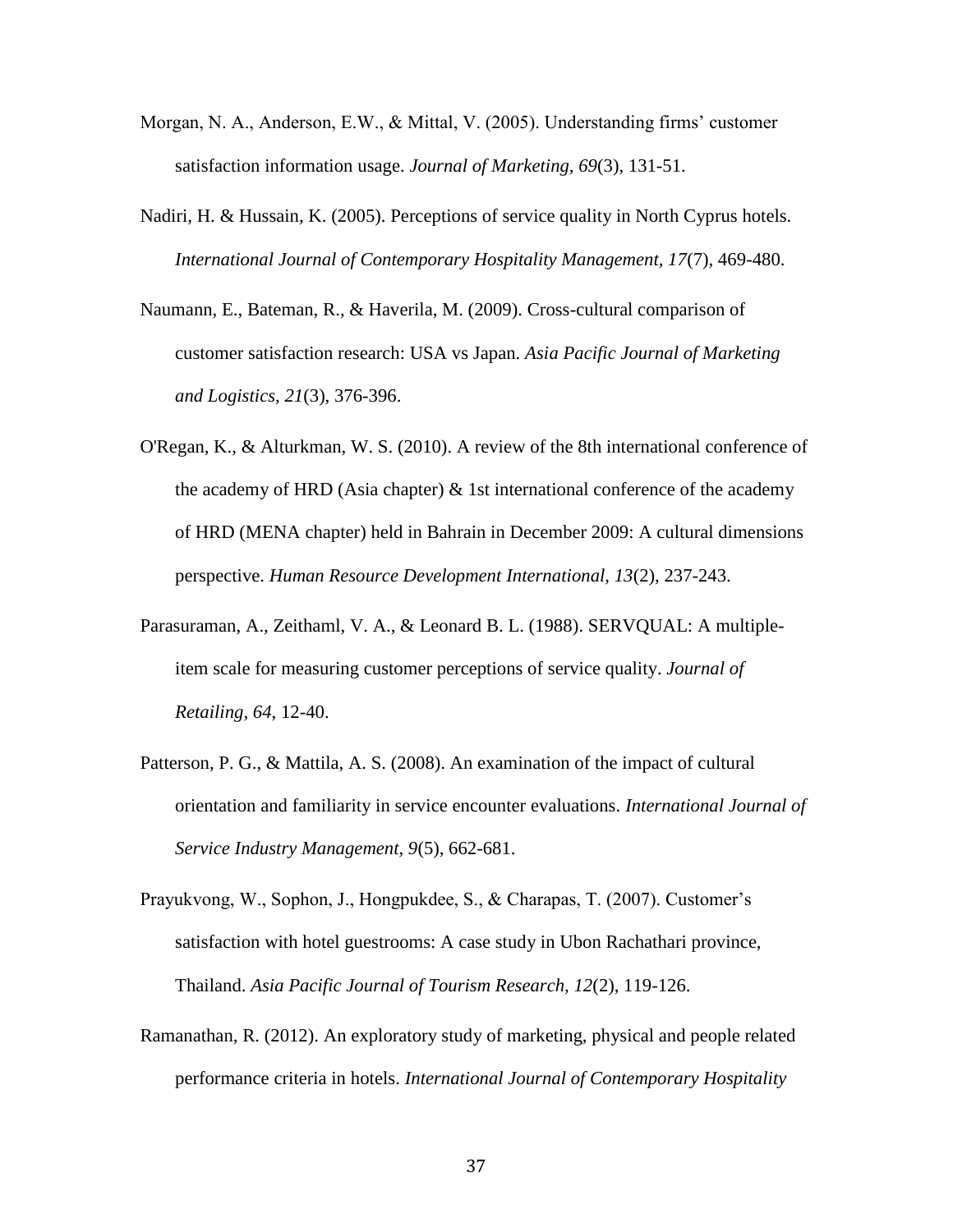*Management, 24*(1), 44-61.

- Ramanathan, U. & Ramanathan, R. (2011). Guests' perceptions on factors influencing customer loyalty. *International Journal of Contemporary Hospitality Management, 23*(1), 7-25.
- Ryan, C. & Huimin, G. (2007). Perceptions of Chinese hotels. *Cornell Hospitality Quarterly, 48*(4), 380-391.
- Sanchez-Gutierrez, J., Gonzalez-Uribe, E. G., & Coton, S. G. H. (2011). Customer satisfaction in the hospitality industry in Guadalajara, Mexico. *Advances in Competitiveness Research, 19*(4), 17-30.
- Shergill, G. S. & Sun, W. (2004). Tourists' perceptions towards hotel services in New Zealand. *International Journal of Hospitality & Tourism Administration, 5*(4), 1-29.
- Sim, J., Mak, B., & Jones, D. (2006). A model of customer satisfaction and retention for hotels. *Journal of Quality Assurance in Hospitality & Tourism, 7*(3), 1-23.
- Skogland, I. & Siguaw, J. A. (2004). Are your satisfied customers loyal? *Cornell Hospitality Quarterly, 45*(3), 221-234.
- Taylor, C. R., Franke, G.R. & Maynard, M. L. (2000). Attitudes toward direct marketing and its regulation: A comparison of the United States and Japan. *Journal of Public Policy and Marketing, 19*(2), 228-37.
- Tsang, E. (2004). Toward a scientific inquiry into superstitious business decision-making. *Organization Studies, 25*, 923-946.
- Tse, K. K. & Wilton, P.C. (1988). Models of consumer satisfaction formation: An extension. *Journal of Marketing Research, 25*(2), 204-14.